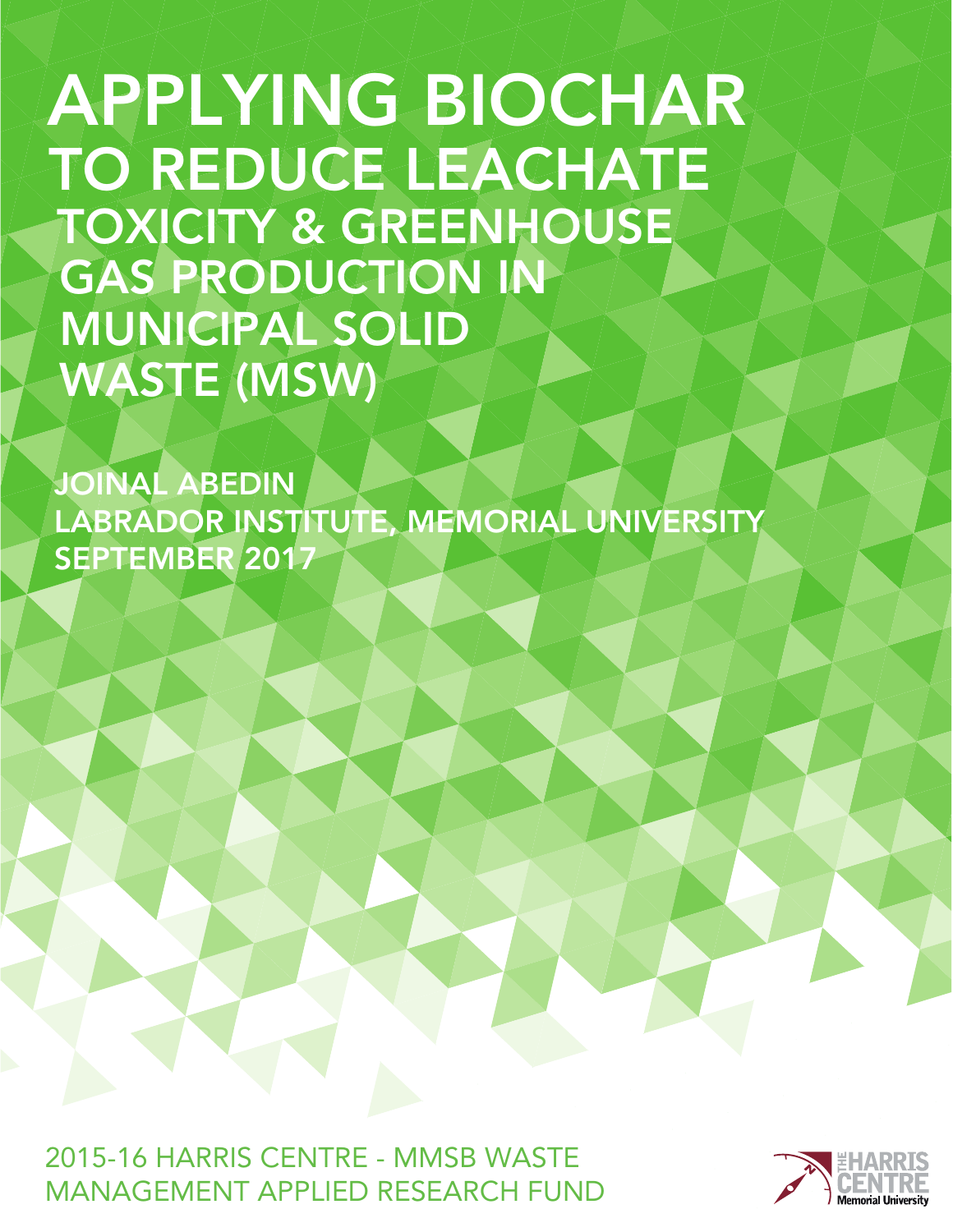**Applying Biochar to Reduce Leachate Toxicity and Greenhouse Gas Production in Municipal Solid Waste (MSW)**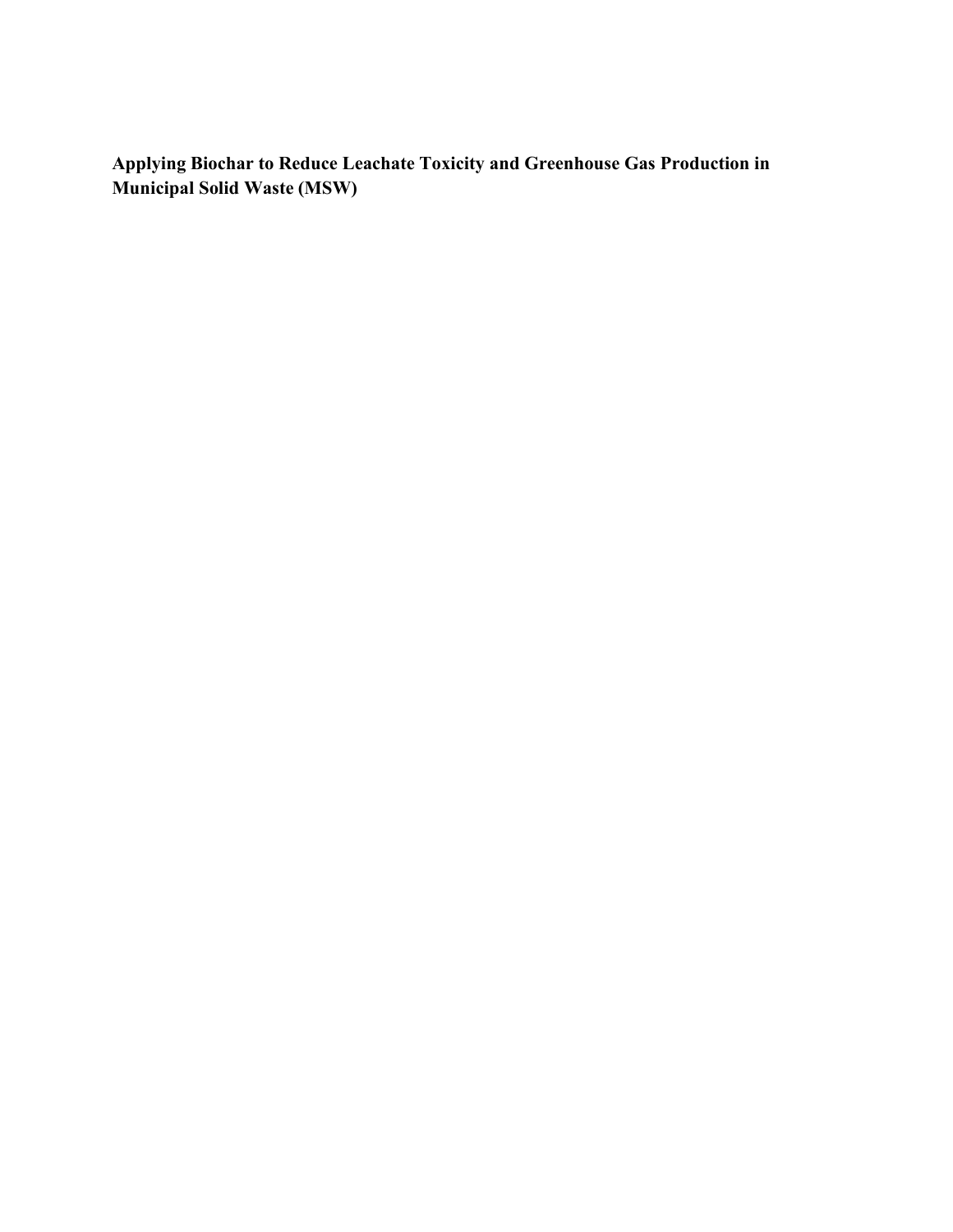## **1. Acknowledgement**

The author thankfully acknowledges the support from Harris centre through its MMSB Waste Management Applied Research Fund. This research project was also partially funded by the Atlantic Canada Opportunities Agency (ACOA), the NL Department of Business, Tourism, Culture and Rural Development, and Memorial University of Newfoundland. The Town of Happy Valley-Goose Bay allowed us to conduct our experiment at the municipal landfill and provided equipment and labour to prepare the experimental site.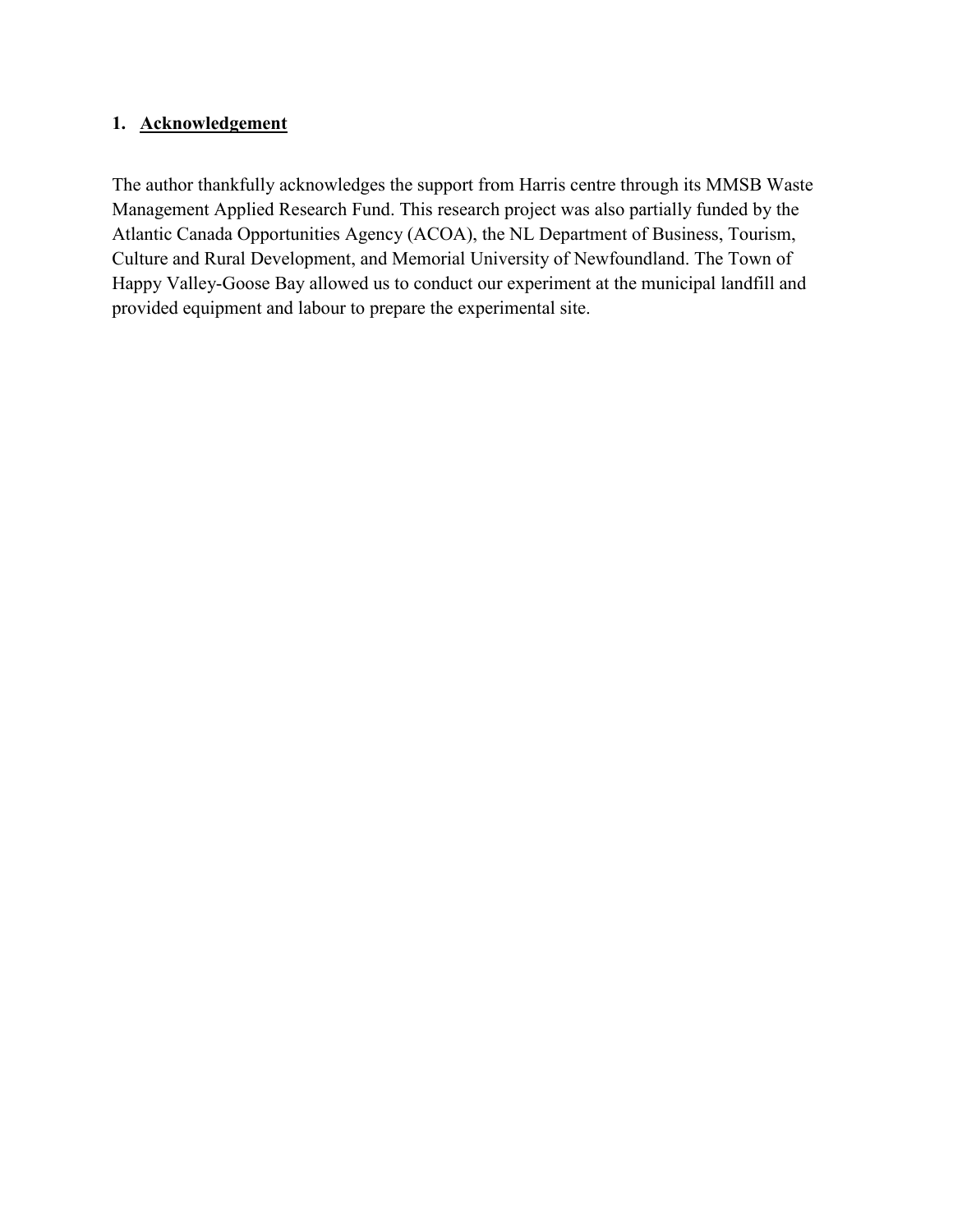## **2. Executive Summary**

Landfilling is the most popular waste disposal method worldwide. Landfilling is more economical than other methods (e.g. composting and recycling) as it requires less infrastructure and no specialized collection services. However, despite our heavy reliance on landfills and all their perceived benefits, they also pose environmental concerns to surrounding communities. Many landfill sites suffer from vermin, odours, windborne litter, and uncontrolled burning. Excess rainwater percolating through waste layers becomes contaminated by waste materials and can potentially pollute groundwater and surface water if landfills are built without engineered liners or leachate collection systems. When organic waste is buried in a landfill, a complex series of biological and chemical reactions occurs over time as the waste decomposes and four distinct phases are reported: (1) an initial aerobic phase; (2) an anaerobic acid phase producing organic acids and alcohols; (3) an initial methanogenic phase; and (4) a stable methanogenic phase. An additional aerobic or humic phase of decomposition may appear if the rate of oxygen diffusion into the landfill exceeds the rate of microbial oxygen depletion. Therefore, the composition of landfill leachate and its effect on natural water body depends not only on the types of wastes that have been buried in the landfill, but also on the age of the burials. Bacterial activity in landfills generates greenhouse gases (GHG) composed primarily of methane (50 to 55%), carbon dioxide (45 to 50%), and less than 1 percent other organic or inorganic gases. Methane is a potent GHG, with approximately 25 times the global warming potential of carbon dioxide  $(CO<sub>2</sub>)$ , making landfilling a significant contributor to global warming.

There are a number of water quality parameters, such as pH, DO (dissolved oxygen), COD (chemical oxygen demand), BOD (biochemical oxygen demand), TOC (total organic carbon), and nutrient and metal concentrations, that are employed by regulatory agencies to evaluate the suitability of water, depending on whether the water is to be used for drinking, irrigation, industrial applications, or recreation, or as habitat for natural aquatic organisms. Regulatory agencies use these parameters to develop standards and guidelines depending on the intended users and uses of the water. The guidelines specify maximum and minimum values for the relevant parameters to establish ranges in which water must fall. Water sample quality is then determined based on whether it meets all of the requirements.

Biochar is persistent in the natural environment, and therefore potentially provides long-lasting beneficial effects in a number of fields, such as improving soil fertility, decontaminating land, sequestering carbon, and decreasing GHG production. Research on biochar has grown tremendously in the United States, Europe, and elsewhere during the past decade. In recent years a number of researchers from Alberta, Ontario, and Quebec have also explored the potential benefits of biochar for various applications. In Newfoundland and Labrador, in recent years a number of studies have been carried out on biochar, but mostly for improving soil fertility. No research has been done in Labrador to assess biochar's suitability for managing the harmful effects of landfills. At the same time, due to the development of large-scale hydroelectric projects there is an abundance of waste wood that can be made available for local biochar production. Furthermore, some landfill wastes can themselves be converted to biochar. The results of this project could encourage private sectors to invest in research and development projects to divert biomass from landfills or to make use of the abundant waste wood resulting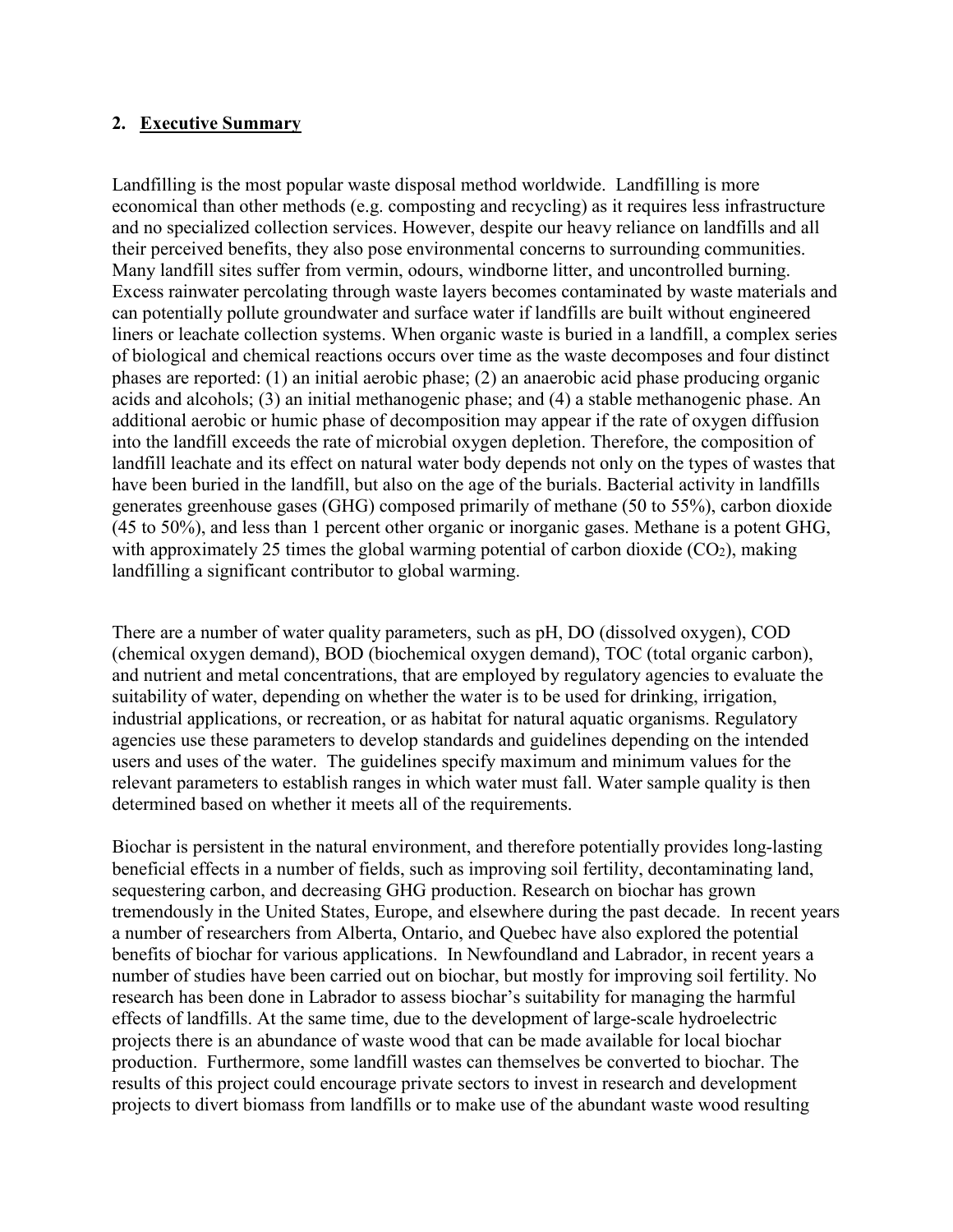from timber clearing in the lower Churchill River valley by Nalcor Energy Corporation.The objective of this study is to investigate the effects of biochar application in landfill-cover for leachate toxicity and GHG emissions.

Collected leachate had high acidity (pH <4.2) and high EC, low DO, and high COD, TOC, and concentrations of nutrients and metals. Some of these parameters were significantly affected by the application of different types of biochar plus sand mixture (Torrefied char (TC)+sand, Slow pyrolysis biochar (SPB)+sand and Fast pyrolysis biochar (FPB)+sand) compared to sand as a cover material. All three types of biochar plus sand treatments significantly decreased TOC, Ba, Fe and Cr concentrations, while FPB plus sand significantly decreased COD, N and Al concentrations. Therefore, among the three types of biochar used in this study, FPB was found to be the best for reducing contaminants from the leachate. In this study we used biochar and sand at 1:1 (V/V) ratio. Further study is required to ascertain whether increased rate or prolonged period of application would increase the efficacy.

Biochar+sand treatments considerably lowered mean  $CO<sub>2</sub>$  emissions, but the reductions were not statistically significant compared to treatment with sand alone. FPB+sand treatments showed a significant reduction in CH4 emissions. Although the biochar treatments did show reduction in CH4 emissions, they still emitted a fairly significant amount of CH4, in particular for Sand+SPB and Sand+TC treatments. Whether or not an increased dose of biochar would cause further reduction cannot be evaluated from this current study. Despite the fact that biochar treatment did not have significant effects on  $CO<sub>2</sub>$  or  $N<sub>2</sub>O$  emissions, Sand+FPB can be considered an effective GHG mitigation treatment for organic wastes in landfill sites.

### **3. Introduction**

## **3.1 Rationale and background:**

Solid waste can be considered hazardous or non-hazardous and is classified by source as residential, commercial, institutional, or industrial. Municipal solid wastes (MSW) in particular are non-hazardous wastes generally divided into only two categories: residential and nonresidential. Non-residential waste includes industrial, commercial and institutional wastes and waste generated by construction and demolition activities. Different countries and organizations have defined MSW in different ways. According to the US Environmental Protection Agency (EPA), "Municipal Solid Waste (MSW) — more commonly known as trash or garbage consists of everyday items we use and then throw away, such as product packaging, grass clippings, furniture, clothing, bottles, food scraps, newspapers, appliances, paint, and batteries" (2013). According to the Intergovernmental Panel on Climate Change (IPCC), "Municipal waste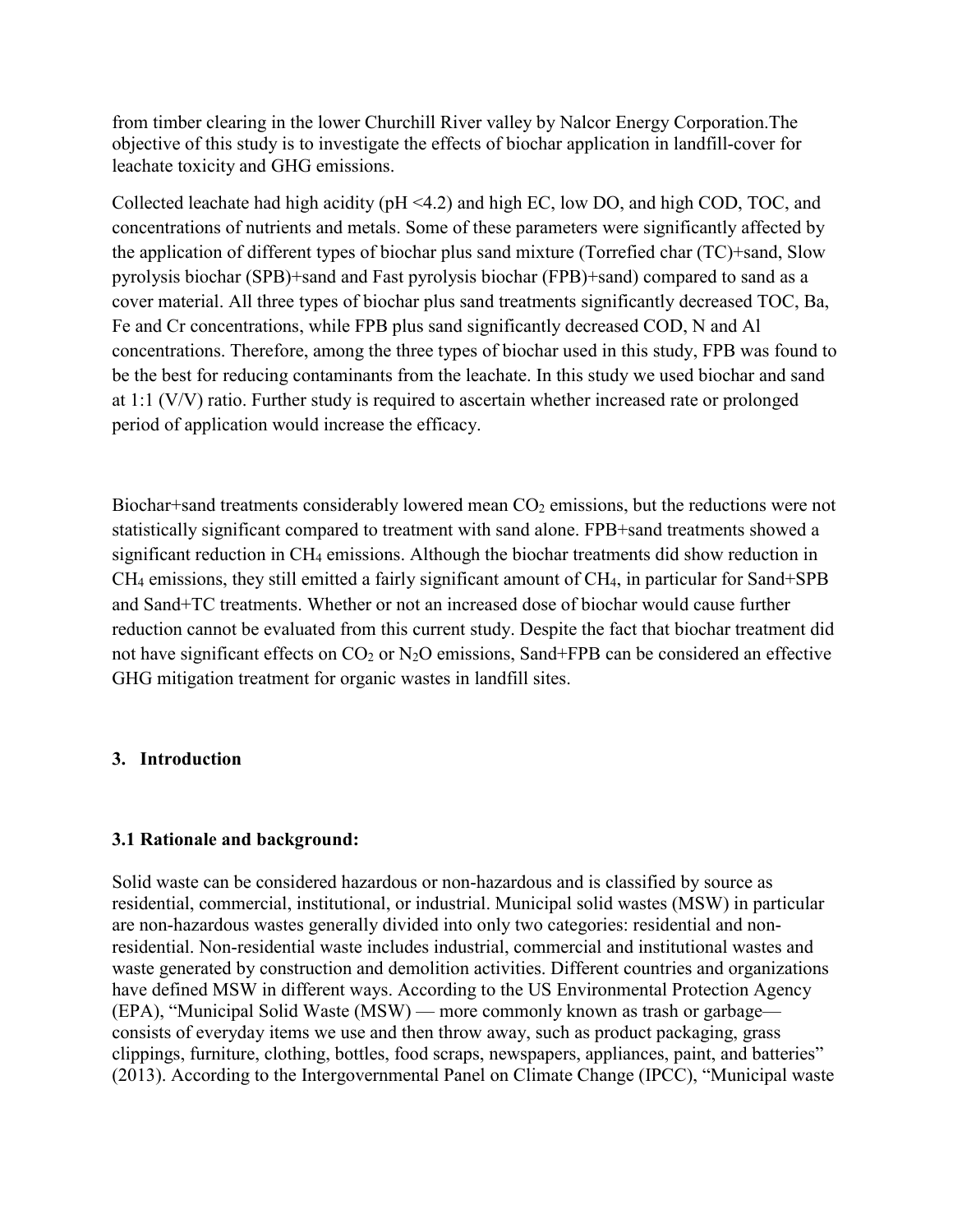is generally defined as waste collected by municipalities or other local authorities that includes household waste, garden (yard) and park waste; and commercial/institutional waste" (2006).

Solid waste is intimately linked to urbanization and economic development. As standards of living and disposable incomes increase, consumption of goods and services increases, which results in a corresponding increase in the amount of waste generated (Hoornweg and Bahada-Tata, 2012). Canada generates MSW at among the highest rates among countries in the Organisation for Economic Co-operation and Development (OECD), and on a municipal waste generation report card in 2009 it received a "D" grade and ranked last out of 17 OECD countries. In 2008, Canada generated 777 kg per capita of municipal waste, which was well above the 17 country average of 578 kg per capita and more than twice as much as Japan (377 kg/capita) (Conference Board of Canada, 2015). Residential solid waste is mostly organic and on average it makes up a third of total waste disposal in Canada, but this proportion varies widely by province. In Newfoundland and Labrador, residential sources accounted for 53% of waste disposal, compared to 24% in Alberta (Stat Canada 2015). The majority of residential waste is organic in origin.

In Canada, waste management is a shared responsibility between federal, provincial/territorial, and municipal governments. The regional and municipal authorities are responsible for collecting and disposing of residential wastes and for managing facilities like landfill sites and incinerators, while the provinces and territories are responsible for approvals, licensing and monitoring of operations (Environment Canada, 2013a). The provincial governments provide frameworks for waste management by setting policies, regulations and standards. The federal government deals with MSW management issues related to sustainable development, toxic substances, international movement, federal lands and operations, and air emissions (including greenhouse gas emissions), and supports province/territories through federal funding programs for research and education. The most effective mode of waste management is not to produce the waste in the first place; secondarily it is to reduce the flow of wastes to landfills through sustainable diversion programs (reusing, recycling and material recovery, composting).

Landfilling is the most common waste disposal method worldwide and its use is expected to increase as more developing countries are moving away from open dumping to landfilling (Lou and Nair, 2009). Landfills can accommodate waste materials of any size, shape or weight, and permit the combination of different types of wastes, whereas alternative waste management methods such as composting and incineration perform efficiently only when wastes are more uniform (both physically and chemically). Landfilling is more economical than other methods (e.g. composting and recycling) as it requires less infrastructure and no specialized collection services. Therefore, landfilling remains the most popular method for waste disposal in Canada and is likely to remain so, given its simplicity and flexibility and the immense amount of land available in Canada (Sawell, 1996).

However, despite our heavy reliance on landfills and all their perceived benefits, they also pose environmental concerns for surrounding communities. Many landfill sites suffer from vermin, odours, windborne litter, and uncontrolled burning (Sawell, 1996). Landfill leachate is generated when excess rainwater percolates through the waste layers and becomes contaminated by waste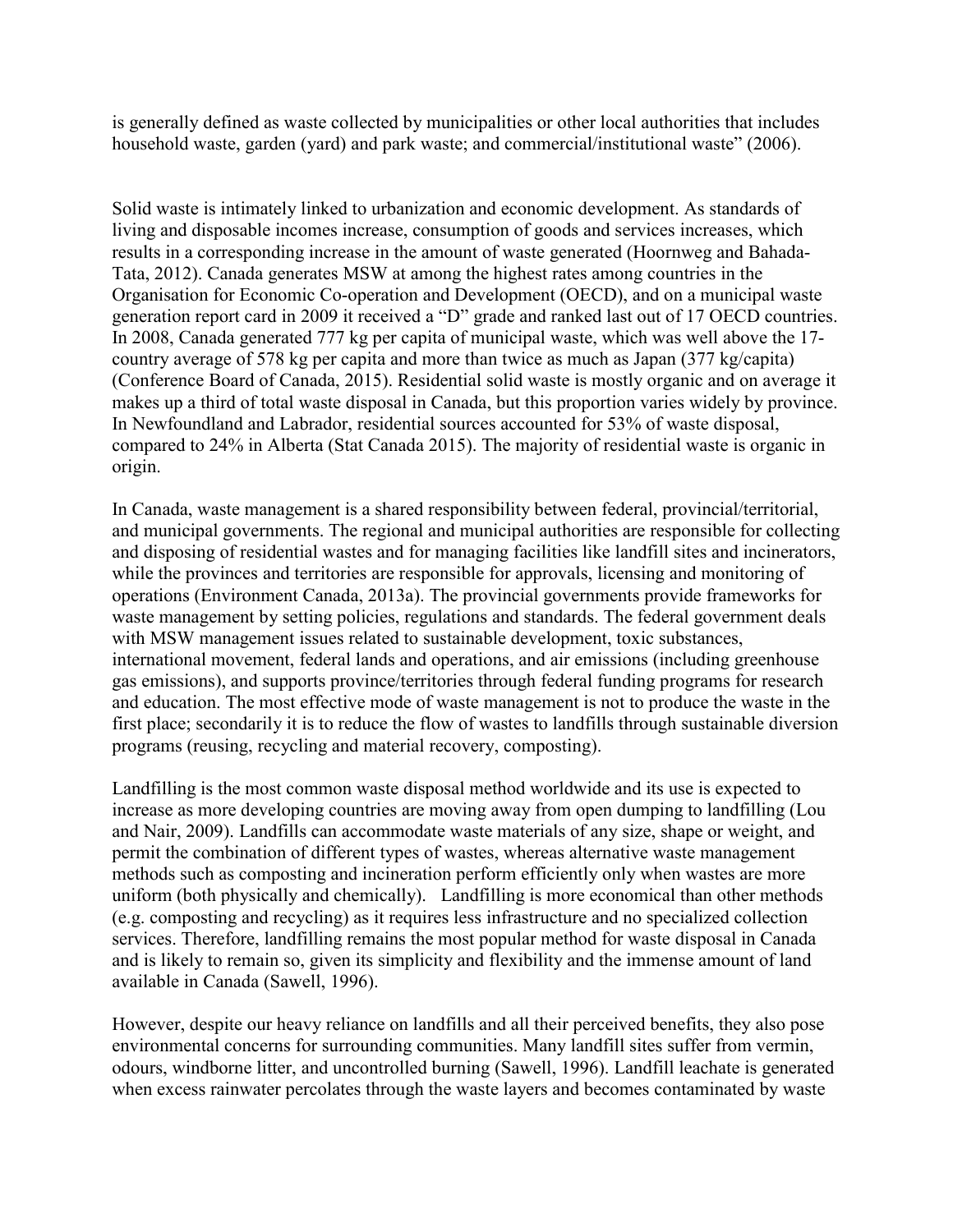materials. Landfill leachate has the potential to pollute groundwater and surface water because traditionally most landfills were built without engineered liners or leachate collection systems (Kjeldsen et al., 2002). This danger is heightened by the disposal of inappropriate materials into landfills, including household items such as batteries, paint, oil, and medication. When discarded as garbage, leftover portions of these products become household hazardous waste. In some cases, electrical appliances like refrigerators, televisions, computers and cellphones also end up in landfills as e-waste. E-waste is chemically and physically distinct from other forms of municipal or industrial waste as it contains both valuable materials (reusable components) and hazardous materials that require special handling and recycling methods to avoid environmental contamination and harmful effects on human health (Robinson, 2009). When hazardous household waste and e-waste corrode, the heavy metals and toxins present in the waste will travel with the leachate into the surrounding environment (Li et al., 2009). Many landfills or municipalities have drop-off centers for these waste materials, but inappropriate disposal still persists and may cause environmental degradation.

When waste is buried in a landfill, a complex series of biological and chemical reactions occurs over time as the waste decomposes. Landfills undergo four phases of bacterial decomposition: (1) an initial aerobic phase; (2) an anaerobic acid phase producing acids (e.g. acetic, lactic and formic acids) and alcohols (e.g. ethanol and methanol); (3) an initial methanogenic phase (anaerobic bacteria use the acids produced in phase 2 to form acetate, and methanogenic bacteria begin to establish themselves); and (4) a stable methanogenic phase (ATSDR, 2001). Recently, an additional aerobic or humic phase of decomposition has been proposed in cases where the rate of oxygen diffusion into the landfill exceeds the rate of microbial oxygen depletion, making the landfill an aerobic ecosystem (Kjeldsen, et al., 2002). Therefore, the composition of landfill leachate and its effect on natural water body not only depends on the type of wastes that were buried in to the landfill but also the age of the burials.

A number of water quality parameters are employed to evaluate the suitability of water depending on whether the water is used for drinking, irrigation, industry, or recreation, or as habitat for natural aquatic organisms (Davis and McCuen, 2005). These parameters generally measure three categories of pollution: physical (odour, colour, heat etc.), chemical (inorganic compounds, elements or metals; organic compounds) and biological (e.g. pathogenic organisms). Regulatory agencies use these parameters to develop standards and guidelines depending on the intended users and uses of the water. The guidelines specify maximum and minimum values for the relevant parameters to establish ranges in which water must fall. Water sample quality is then determined based on whether it meets all of the requirements (Davis and McCuen, 2005). For some parameters (such as pH, DO and temperature) a range or minimum value is set, whereas for others (E. coli, COD, BOD, TOC, nutrients, metals) a maximum value is recommended. There are three water quality parameters that are used to assess organic pollutants: TOC, COD and BOD. Sometimes COD is used as an alternative to BOD measurement as it takes less time to measure and the measurements are quite reproducible (Aziz and Tebbutt, 1980).

Bacterial activity generates landfill gases (LFG) composed primarily of methane (50 to 55%), carbon dioxide (45 to 50%), and less than 1 percent non-methane organic compounds and trace amounts of inorganic compounds (ATSDR, 2001). Methane is a potent GHG, with approximately 25 times the global warming potential of carbon dioxide  $(CO<sub>2</sub>)$ , making landfills a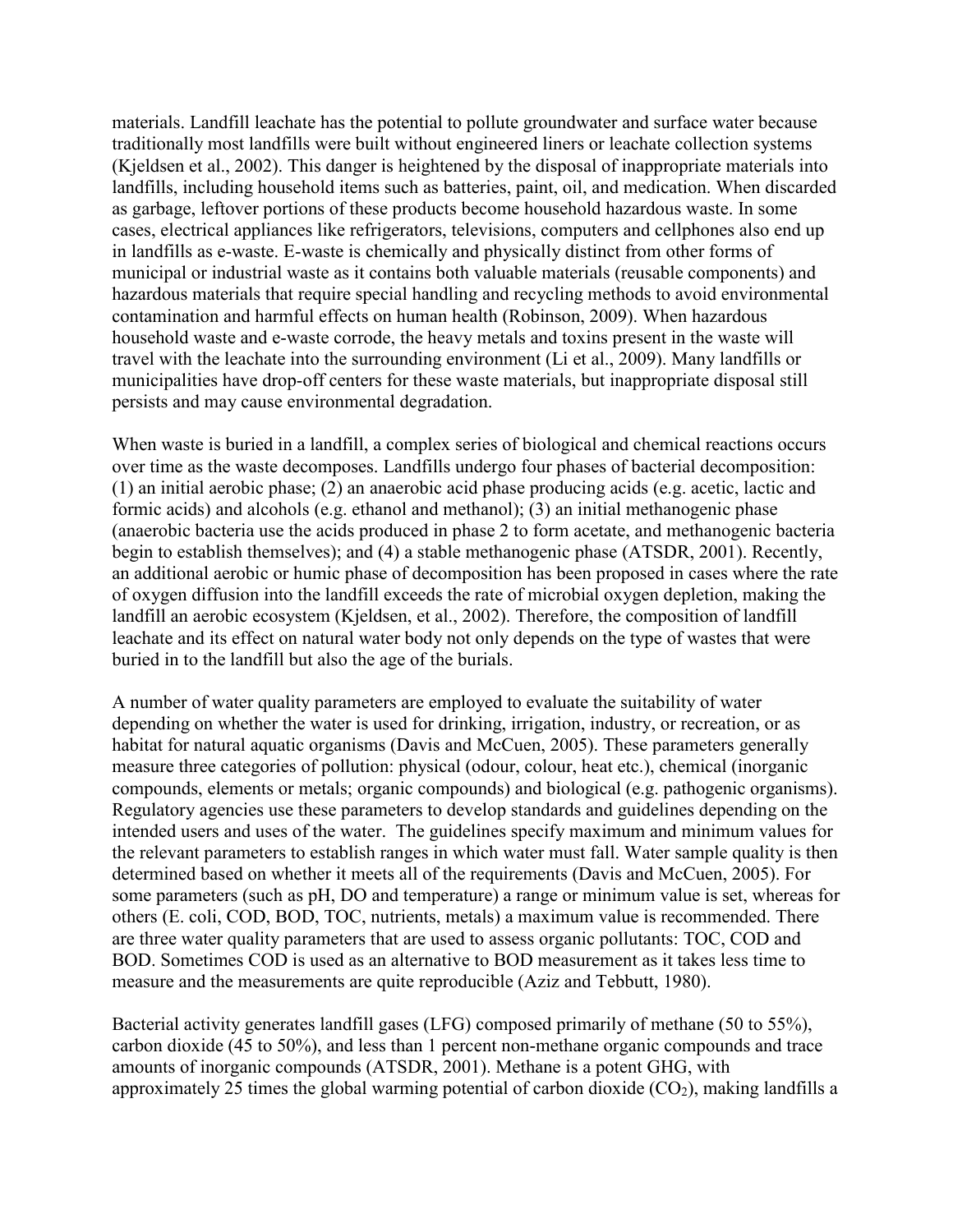significant contributor to GHG emissions (Environment Canada, 2013b). GHG emissions from MSW are estimated to account for almost 5% of total global greenhouse gas emissions, and methane from landfills represents 12% of total global methane emissions (Hoornweg and Bahada-Tata, 2012). LFG is produced by the decomposition of waste and is estimated to contribute up to three per cent (23 million tonnes) of Canada's annual GHG emissions of 720 million tonnes of eCO<sub>2</sub> (equivalent CO<sub>2</sub>) per year (Federation of Canadian Municipalities, 2004).

Happy Valley-Goose Bay is the biggest town in Labrador, and its municipal landfill is also used by other nearby communities. The landfill has almost reached the end of its useful life, and its construction and location raise environmental concerns. It is unlined, and its location in a sand pit suggests the possibility of leachate from the landfill contaminating surrounding groundwater. The large grain size of the sand would allow landfill leachate to percolate quickly and easily. Furthermore, the lack of proper disposal sites for hazardous material heightens the toxicity of the leachate and increases the potential for destruction of the natural environment.

The expense of constructing and maintaining a lined landfill with an LFG collection system underscores the benefits of a cost-effective waste management system that has potential to address the both leachate and GHG generation. One promising approach is the application of biochar, a solid, carbonaceous product of the thermal conversion of biomass by slow or fast pyrolysis or gasification, which has been found to reduce GHG emissions, sequester carbon, remove contaminants from environmental media, and improve soil fertility by retaining nutrients, increasing cation exchange capacity (CEC), and raising pH (Kookana et al., 2011). Biochar has been shown to adsorb and remediate organic contaminants such as pesticide, dye, phenol, polycyclic aromatic hydrocarbons, benzene, nitrobenzene, etc. (Yu et al. 2009; Zheng et al. 2010; Uchimiya et al., 2012a; Yao et al., 2012), and to remediate inorganic contaminants such as Ni, Cu, Cd, Cr, Zn, Pb, Hg, fluorides, etc. (Mohan et al., 2007; Chen et al., 2011; Kong et al., 2011; Kookana et al., 2011; Beesley et al., 2011; Uchimiya et al., 2012b; Ippolito et al., 2012a; Mohan et al., 2014).

Most of the carbon in biochar is highly stable and can act as an effective carbon sink, thereby sequestering atmospheric  $CO<sub>2</sub>$  (Sohi et al 2009). A small number of publications also suggest that soil application of biochar can suppress the emission of greenhouse gases other than  $CO<sub>2</sub>$ (e.g. N2O, CH4). In a laboratory-scale study, Yanai et al (2007) found that biochar produced from municipal bio-waste was able to reduced  $N_2O$  emissions from soil. Van Zwieten (2009) concluded based on other studies that the capacity for biochar to reduce  $N_2O$  emissions varies based on the chemical composition of the biochar itself. The authors also cited other studies where the researchers measured reduced CH<sub>4</sub> emissions when biochar was applied. Karhu et al. (2011) observed reduced CH4 emission from agricultural soil due to biochar amendment but no statistically significant differences were observed in the  $CO<sub>2</sub>$  and  $N<sub>2</sub>O$  emissions between the biochar amended and control plots. Results from a column experiment reveal that biochar amendment to landfill cover soil is effective in increasing methane oxidizing bacterial populations and promoting CH4 oxidation and thus has the potential to reduce CH4 emission in landfills (Reddy et al., 2014). Sadasivam and Reddy (2015) from a batch and column adsorption studies reported that biochar-soil mix treatment adsorbed more CH4 compared to soil only treatment.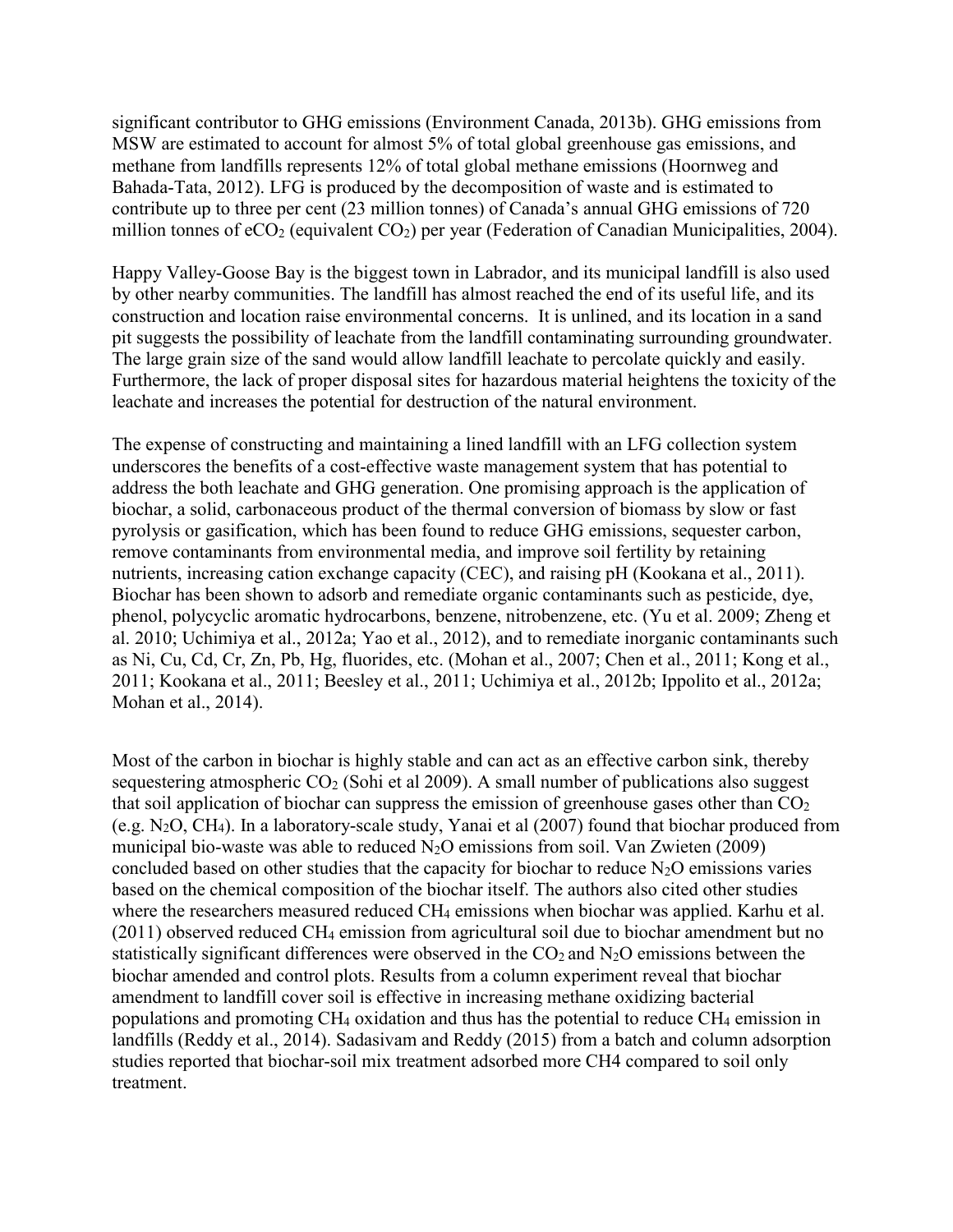## **3.2 Objectives:**

In this study we apply biochar to organic solid waste to see whether it has potential to reduce the toxicity of leachate and generation of GHG, particularly in the context of MSW in Happy Valley-Goose Bay, Labrador. The successful completion of this study may help to develop a cheaper and sustainable solution to reduce the contamination of air, land, and water at landfills through reducing GHG emissions and remediating the harmful effects of leachate generated by organic residential solid waste.

## **4. Research Plan and Methods:**

A laboratory-scale study was undertaken at the local municipal landfill site, using a number of HDPE rain barrels. The details of site preparation and experimental protocol are as follows:

**4.1 Preparation of berm and setting up rain barrels:** At first a berm was prepared and the barrels were placed on that berm. This arrangement facilitated easy collection of leachate samples through a drainage tube attached to the bottom of each barrel. Thereafter the barrels were buried partially under soil to secure them firmly in the ground, as shown in the images below.



*Picture 1. Photographs showing preparation of berm and setting up rain barrels for experimentation*

**4.2 Collection of wastes**: In Happy Valley-Goose Bay residential wastes are not separated at source, and therefore organic wastes are mixed with different kinds of materials such as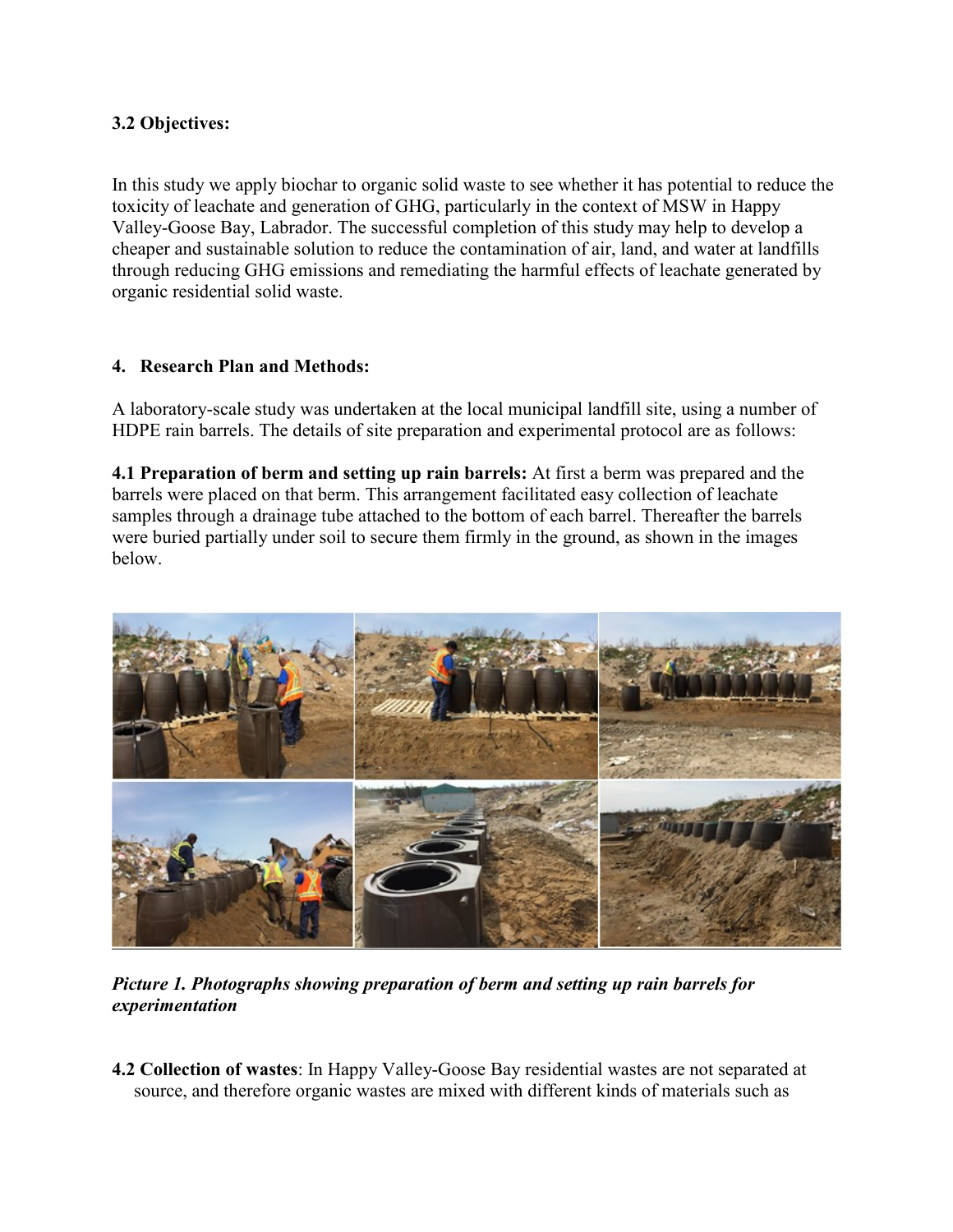cardboard and packaging materials, plastic, metal cans, polyethylene bags etc. As separating organic wastes from other wastes was found to be difficult, we decided to collect organic wastes from the local grocery stores and restaurants. The organic wastes that we collected were mainly composed of different kind of fruits (banana, apple, plum, orange, pineapples, grapes, kiwi fruits, water melon, cantaloupe, honeydew melon etc.), vegetables (tomato, potato, sweet potato, carrot, cabbage, celery, onions, broccoli, leafy vegetables etc.) and kitchen wastes from restaurants (readily decomposable organic wastes). We stored all collected wastes on site prior to use in the experiment.

- **4.3. Experimental Treatments:** At the landfill, sand is used as cover material. A layer of daycover (i.e. sand) is placed over the waste each day and finally after a certain number of waste and day-cover layers, a final cover is placed. In our experiment we had 4 treatments (i.e. 4 kind of cover materials) as follows:
	- i) Sand (control)
	- ii) Sand and torrefied char mix  $(1:1 \text{ v/v})$
	- iii) Sand and slow-pyrolysis biochar mix  $(1:1 \text{ v/v})$
	- iv) Sand and fast-pyrolysis biochar mix  $(1:1 \text{ v/v})$
- **4.4 Experimental setup:** On the day when the experiment was set up all the organic wastes collected from grocery stores and restaurant were cut into smaller pieces and mixed thoroughly to make the waste homogeneous. Before the organic wastes were placed into the barrels, cover materials were prepared by mixing sand with different type of biochar to get the appropriate sand-biochar ratio. Thereafter, a layer of cover material (20 cm deep) material was placed at the bottom of each barrel. After a layer (30 cm) of organic waste another layer (30 cm) of cover material was placed over the waste layer. Each treatment was replicated three times and therefore, altogether we had 12 barrels.



*Picture 2. Photograph showing mixing of biochar with sand*

**4.5 Collection of leachate**: Leachate samples were collected through the drainage pipe attached at the base of each barrel. Samples were collected once in every two weeks and altogether five batches of samples were collected. The collected samples were filtered through a vacuum filtration system. HDPE bottles were used for collecting and storing leachate samples.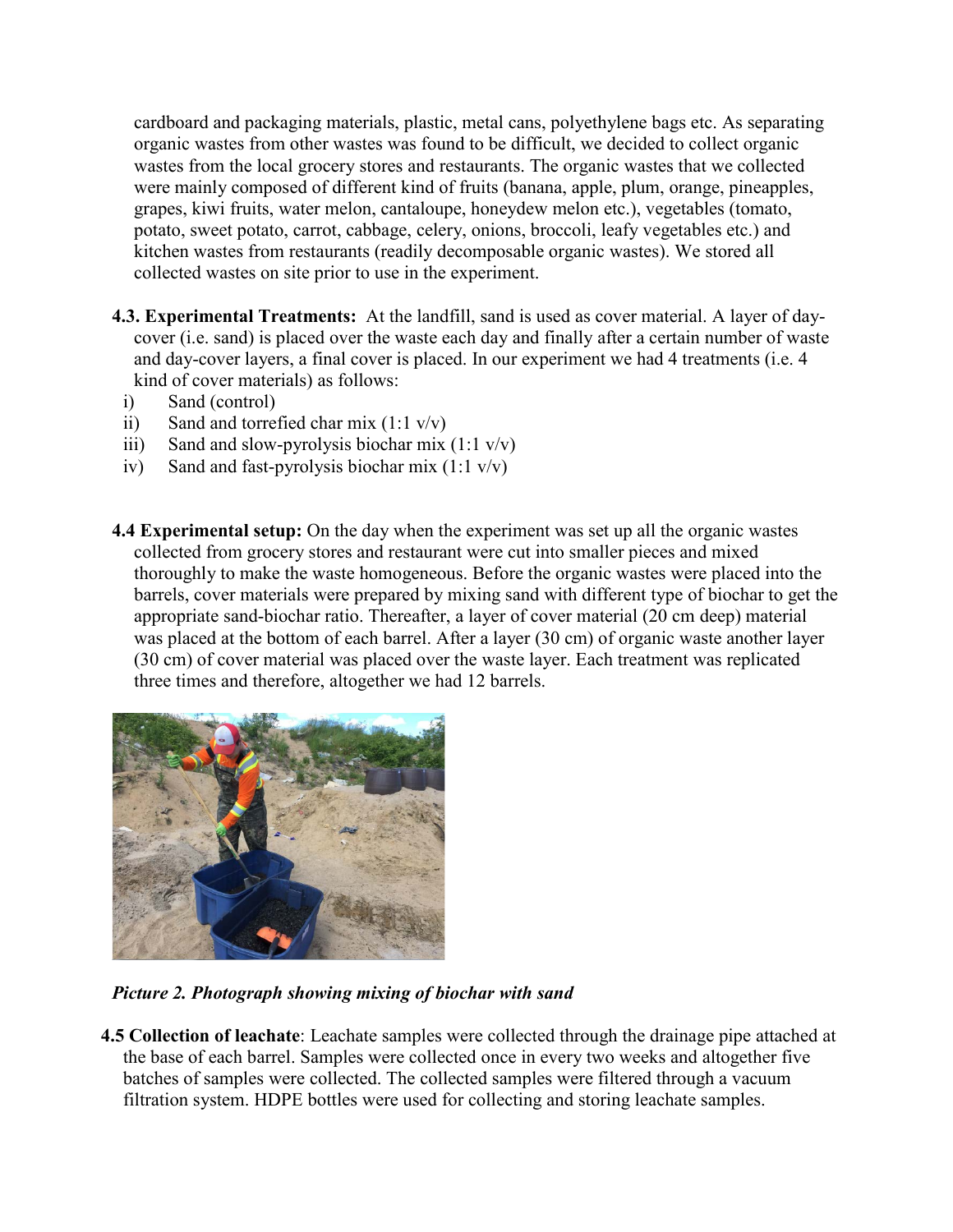**4.6 Collection of GHGs**: A static chamber-based method was followed to capture the emitted GHGs (Luan and Wu, 2015). This gas collection system is composed of a collar, collection chamber and a removable cover with a collection port. The collars, chambers and covers are made of PVC (Polyvinylchloride). The PVC collars had an inner diameter of 26 cm and were permanently inserted  $(\sim 10 \text{ cm})$  into the cover-materials (sand or sand-biochar mixture) of each barrel two weeks before the start of our air sampling in early July, 2016. The upper part of the collar had a groove and the chamber with the removable cover was placed onto the groove of the collar. Thereafter water was added to the groove to make the system airtight. Each chamber was 50 cm in height and 26.3 cm in diameter, and the cover had two capillary tubes: one was used as a collection port for air sampling and the other helped to maintain the atmospheric pressure inside the chamber while sampling. All of our measurements were conducted during the local time at 10:00-16:00 h. The air samples were taken during a 30-minute period starting from the time when the chamber-cover was placed, with samples being taken at 10-mimute interval. Therefore, during a 30-minute period, we took 4 air samples at 0, 10, 20 and 30 minutes from the chamber. A 30-ml luer-lock syringe fitted with a 4-way stopcock was used to take the air sample.



*Picture 3. (a & b) Photographs showing collection of greenhouse gas; c) collar, chamber &*  ) )*cover shown separately; d) chamber with cover placed on collar; e) luer-lock syringe with 4 way stop cock.*

### **4.7 Characterization of biochar:**

**4.7.1 Electrical conductivity (EC), pH and redox potential (Eh):** The biochar samples were hand-ground with a mortar and pestle, sieved through a 2mm sieve, and measured for EC, pH and Eh (Table 1). Biochar pH and Eh were measured by Accumet Basic AB15 benchtop pH/Eh meter. EC was measured using a Sper Scientific Benchtop EC/ TDS/ salinity meter (Model # 860032). A water: biochar ratio of 20:1 (w/V) was used and each sample was subject to 90 minutes of shaking and equilibration time before pH and EC measurement (International Biochar Initiative standards Version 2.1; http://www.biochar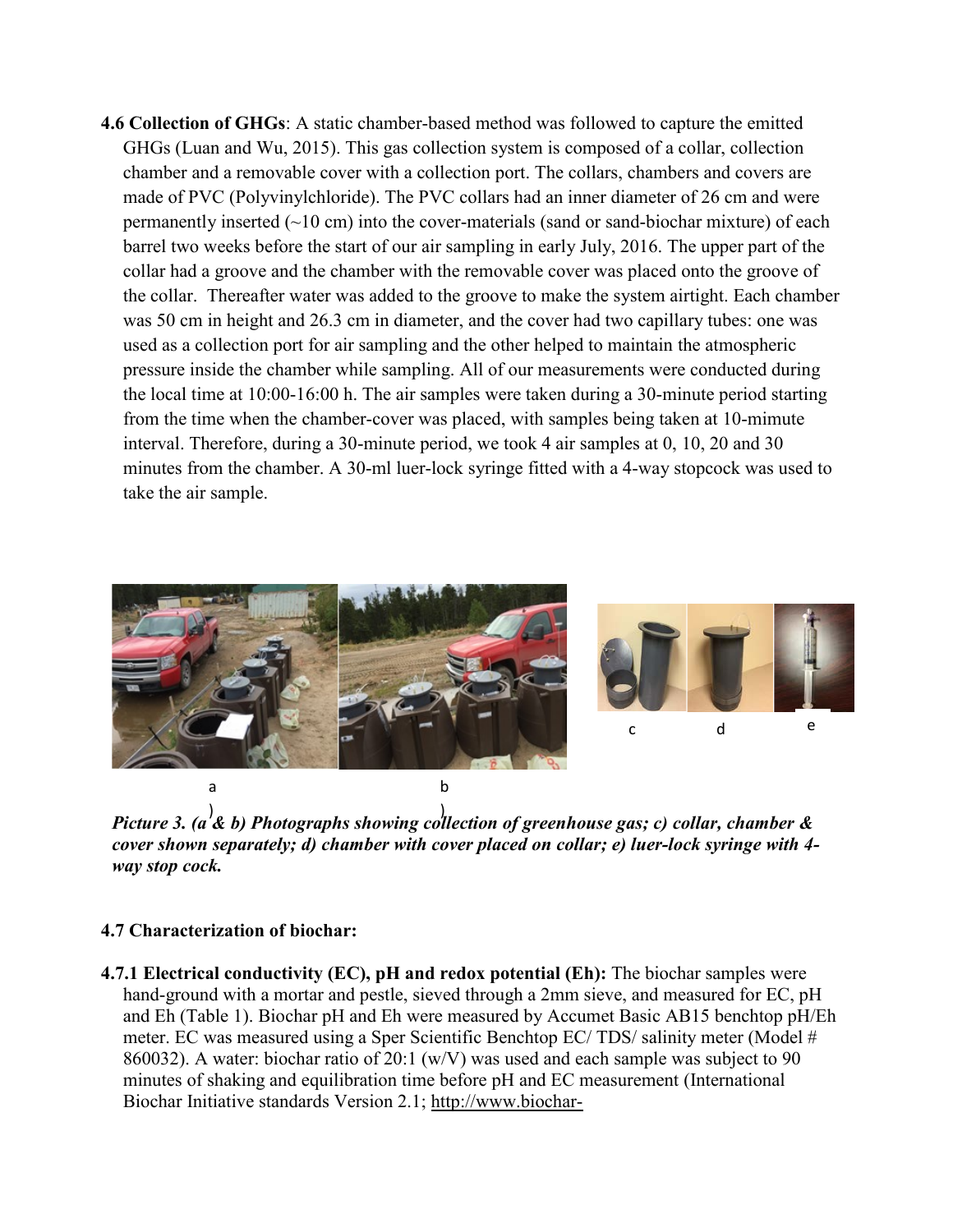international.org/characterizationstandard). Eh readings were recorded (Table 1) immediately after measuring pH and EC.

- **4.7.2 BET surface area:** BET surface area, pore size and pore volume were analyzed (Table 1) using a TriStar II Plus 2.02 surface area and porosity analyzer at the Department of Process Engineering (Courtesy of Professor Kelly Hawboldt), Memorial University.
- **4.7.3 Thermogravimetric analysis (TGA)**: TGA was carried out (Table 1) using 2.0-4.0 mg samples on a TGA TA Instruments model Q500 v 20.10 analyzer at Department of Chemistry (Courtesy of Professor Bob Helleur), Memorial University. Experiments were performed at a constant heating rate of 15 °C/min from room temperature up to 750 °C in an inert environment (pure nitrogen) with a flow rate of 50 mL/min. The temperature was held at 750  $\degree$ C and the gas was replaced with air (50ml/min) for 15 min to fully oxidize the sample and determine the percent ash. Percent volatiles were determined by the mass percent of the char that volatized between 150-450 °C. Percent moisture was the weight loss from the starting temperature up to 105 °C. Fixed carbon was calculated by 100% - %volatile carbon - % ash - % moisture.
- **4.7.4 Total elemental analysis (ICP/ ICP-MS):** Biochar samples were sent to Activation Laboratories Ltd., Ancaster, Ontario for total elemental analysis (Pkg code: ultratrace 6). The samples were digested using 4-acid digestion (HF, HClO<sub>4</sub>, HNO<sub>3</sub> and HCl) method and analyzed by ICP-OES (for P and S) and ICP-MS (the rest of the elements). The results of total elemental analysis are shown in Table 2.

| <b>Properties</b>                    | <b>FPB</b> | <b>SPB</b> | <b>TC</b> |
|--------------------------------------|------------|------------|-----------|
| pH                                   | 8.8        | 8.6        | 5.3       |
| $Eh$ (mV)                            | 70         | 95         | 162       |
| EC ( $\mu$ S/cm)                     | 196        | 112        | 119       |
| BET surface area $(m^2/g)$           | 186.8      | 255.1      | 1.13      |
| Pore volume $\text{(cm}^3\text{/g)}$ | 0.071      | 0.099      | <b>ND</b> |
| Pore size (Å)                        | 15.49      | 15.74      | <b>ND</b> |
| <b>TGA</b>                           |            |            |           |
| Moisture (%)                         | 0.01       | 2.485      | 1.93      |
| Volatile (%)                         | 2.68       | 3.53       | 70.55     |
| Ash (%)                              | 4.20       | 2.795      | 1.24      |
| Fixed carbon (%)                     | 93.11      | 91.19      | 26.28     |

*Table 1. Comparison of the physicochemical properties of biochar*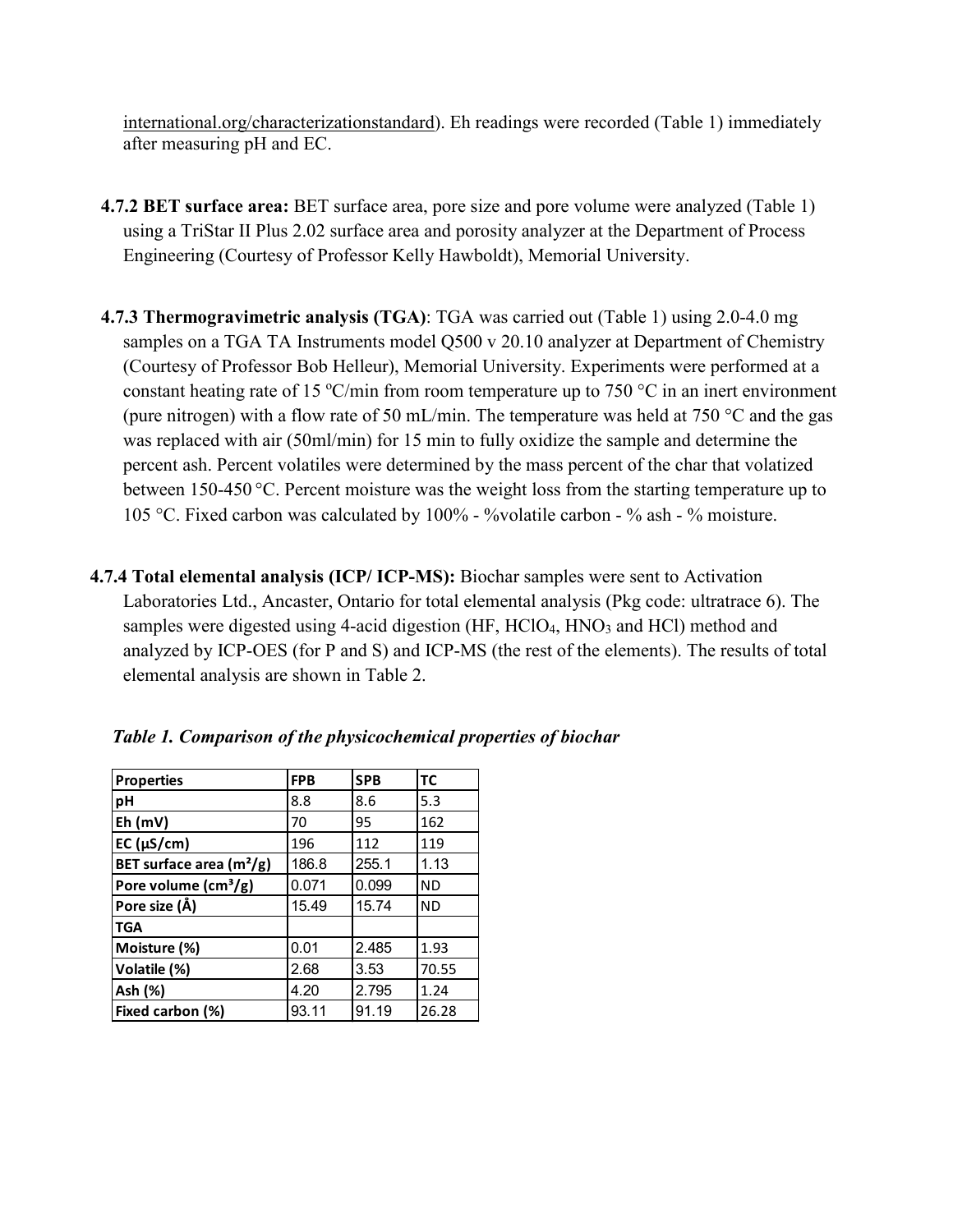| Elements | <b>FPB</b>     | <b>SPB</b> | TC           |
|----------|----------------|------------|--------------|
| Ca (%)   | 0.55           | 0.35       | 0.11         |
| Mg (%)   | 0.15           | 0.06       | 0.03         |
| K(%)     | 0.33           | 0.18       | 0.08         |
| Na (%)   | 0.05           | 0.01       | < 0.01       |
| Fe (%)   | 0.21           | 0.02       | 0.02         |
| Al (%)   | 0.13           | 0.04       | 0.02         |
| P(%)     | 0.026          | 0.012      | 0.009        |
| S (%)    | 0.03           | 0.04       | 0.01         |
| Ba (ppm) | 54             | 64         | 7            |
| Co (ppm) | 0.4            | 0.1        | 0.1          |
| Cr (ppm) | 10.5           | 6.6        | 9.4          |
| Cu (ppm) | 12.8           | 16.7       | 3.3          |
| Mn (ppm) | 199            | 207        | 80           |
| Mo (ppm) | 0.77           | 0.13       | 0.11         |
| Ni (ppm) | $\overline{2}$ | 1.3        | 1            |
| Pb (ppm) | 2.1            | < 0.5      | < 0.5        |
| Se (ppm) | 0.7            | 0.8        | 0.6          |
| Sn (ppm) | $\overline{2}$ | $\leq 1$   | $\mathbf{1}$ |
| Sr (ppm) | 30.9           | 20.6       | 4.1          |
| V (ppm)  | 4              | 3          | 3            |
| Zn (ppm) | 99.1           | 32.5       | 14.2         |

*Table 2. Total elemental concentrations of the three kinds of biochar*

- **4.8 Analysis of leachate samples**: Leachates were analyzed for pH, EC, Eh, DO, COD, nutrients, and a number of metals at the Labrador Institute Research Station in North West River. Leachate pH and Eh were measured with an Accumet Basic AB15 benchtop pH/Eh meter. EC was measured using a Sper Scientific Benchtop EC/ TDS/ salinity meter (Model # 860032). A HANNA HI98193 dissolve oxygen meter was used for DO measurement. Leachate samples were digested for COD using Lovibond reagents and a Thermoreactor RD 125. Thereafter, COD was measured by a Lovibond MD600 colorimeter. After vacuum filtration, the samples were diluted and analyzed for a number of elements using an Agilent 4200 MP-AES system. For total nitrogen (TN) and DOC (Dissolved organic carbon) analysis, about 30 ml of filtered samples were shipped to Terrestrial Biogeochemistry and Ecohydrology Research Lab (TBERL) at Memorial University's Grenfell Campus. Upon arrival the samples were transferred into a 24-ml vial and were analyzed for total organic carbon/total nitrogen (TOC/TN) analyzer (TOC-LCPH, Shemadzu, Japan). We did a test analysis based on one sample and found that the DOC concentration in the sample was well beyond our calibration range. Then we decided to make 10 times dilution for all leachate samples before they were analyzed on the TOC-LCPH. The TOC-LCPH was calibrated using four concentrations of standard solution for DOC and TN.
- **4.9 Analysis of GHGs:** The collected air samples were shipped to the Terrestrial Biogeochemistry and Ecohydrology Research Lab (TBERL) at Grenfell Campus for analysis.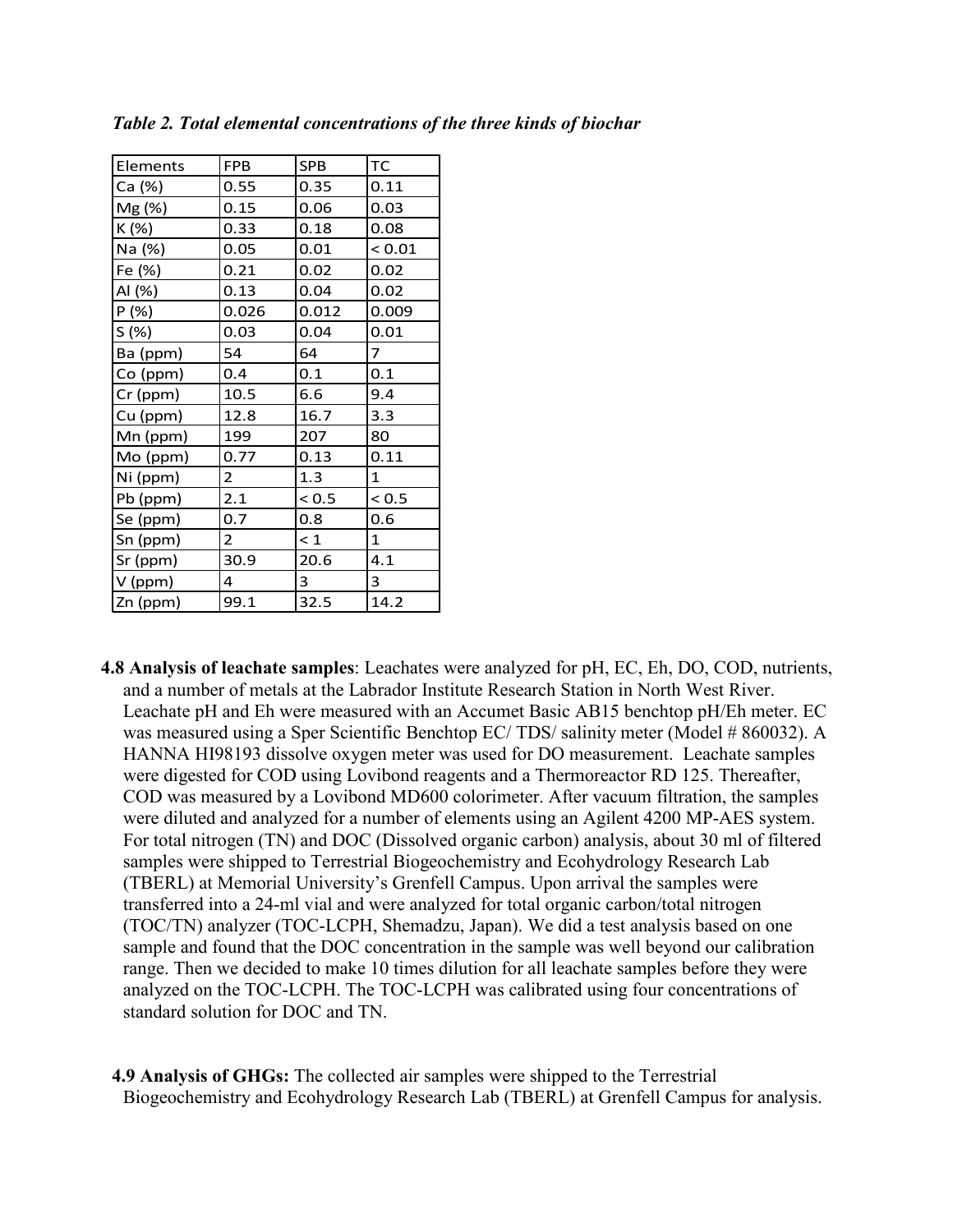The air samples were then transferred to pre-vacuumed 12-ml vials (Labco, U.K.) for analysis on the Bruker GHG Gas Chromatograph (GC) (Bruker, Canada). The GHG GC is configured with two chromatographic channels. Channel one is equipped with a TCD (Thermal Conductivity Detector) and an FID (Flame Ionization Detector) in series for the analysis of carbon dioxide and methane. The second channel is equipped with an ECD (Electron Capture Detector) for the analysis of nitrous oxide. The GHG GC was calibrated using two concentrations of standard gases before the samples were analyzed. All fluxes were adjusted for field sampling temperature, headspace volume, and chamber area (Holland et al., 1999), and calculated by linear regression using the four time point samples:

 $F=(dC/dt)*M*V/A$ 

Where F is the GHG flux,  $dC/dt$  is the concentration gradient over the sampling period (ppm s-<sup>1</sup>), M is the conversion constant for each GHG in the unit of mg  $m^{-3}$  ppm<sup>-1</sup>, V is the chamber volume and A is the chamber cover area (i.e. V/A is the chamber height in m). Therefore, the unit of calculated flux becomes mg/ $m^2$ /second. A one-way ANOVA analysis was employed to examine the effects of the treatments on GHG fluxes.

# **5. Results and Discussion**

## **5.1 Effect of sand and different types of biochar plus sand on leachate properties:**

**5.1.1 Effect of treatments on pH**: In this study we did not observe huge differences in pH due to application of treatments (Figure 1). The mean pH was highest in sand, followed by sand  $+ TC$ , sand  $+$  FPB and sand  $+$  SPB (Table 3). There were higher variations among the replicates for sand and sand + TC treatments compared to the other two treatments. The failure of biochar to increase the pH was not expected, as there have been numerous studies where biochar has been successfully used to increase the pH of the media especially in acidic soil (Kookana et al., 2011; Yuan and Xu, 2011; Deal et al. 2012). As there were no previous studies reporting the appropriate dose of biochar on organic wastes, such results could be due to suboptimal doses of biochar.



*Figure 1. Effect of different types of biochar on leachate pH. Error bar shows ±SE.*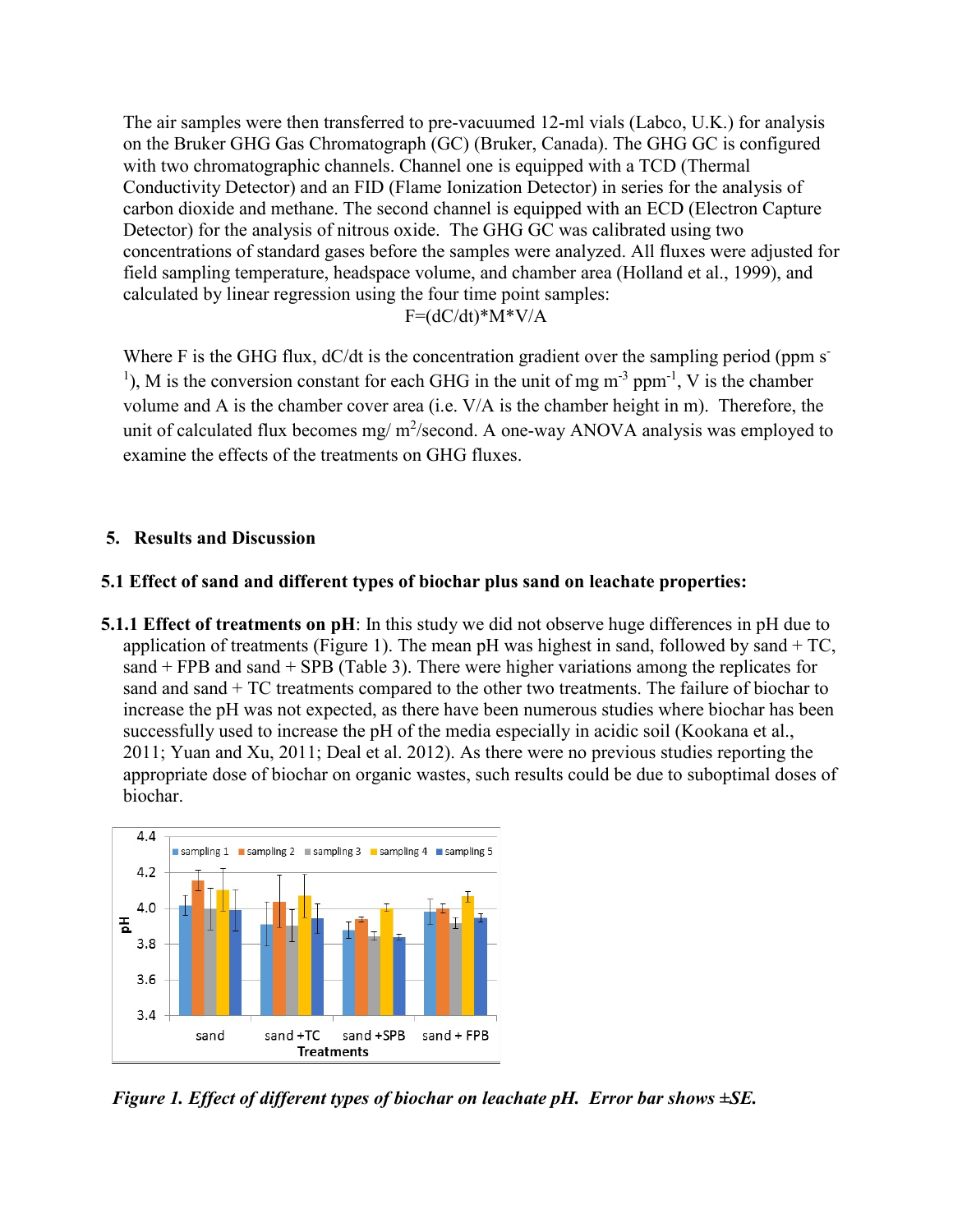**5.1.2 Effect of treatments on leachate Eh**: The redox potential (Eh) of the leachate samples varied with both sampling time and treatments. The highest Eh was measured in sampling 1 irrespective of treatments, and thereafter, Eh continued to decrease in each consecutive sampling, while the most reduction in Eh occurred in the sand-only treatment (Figure 2). The lowest Eh was observed in sampling 5 for all the treatments. Mean leachate Eh values were generally higher in biochar treatments at different sampling times, with the highest value in 'sand + SPB' treatment (Table 3), might be due entrapped air in the pore spaces of biochar. In general, there was a negative correlation between pH and Eh (Figure 3).



*Figure 2. Effect of different types of biochar on the redox potential (Eh) of leachate. Error bar shows ±SE.*



*Figure 3. Relationship between pH and Eh in the leachate samples.*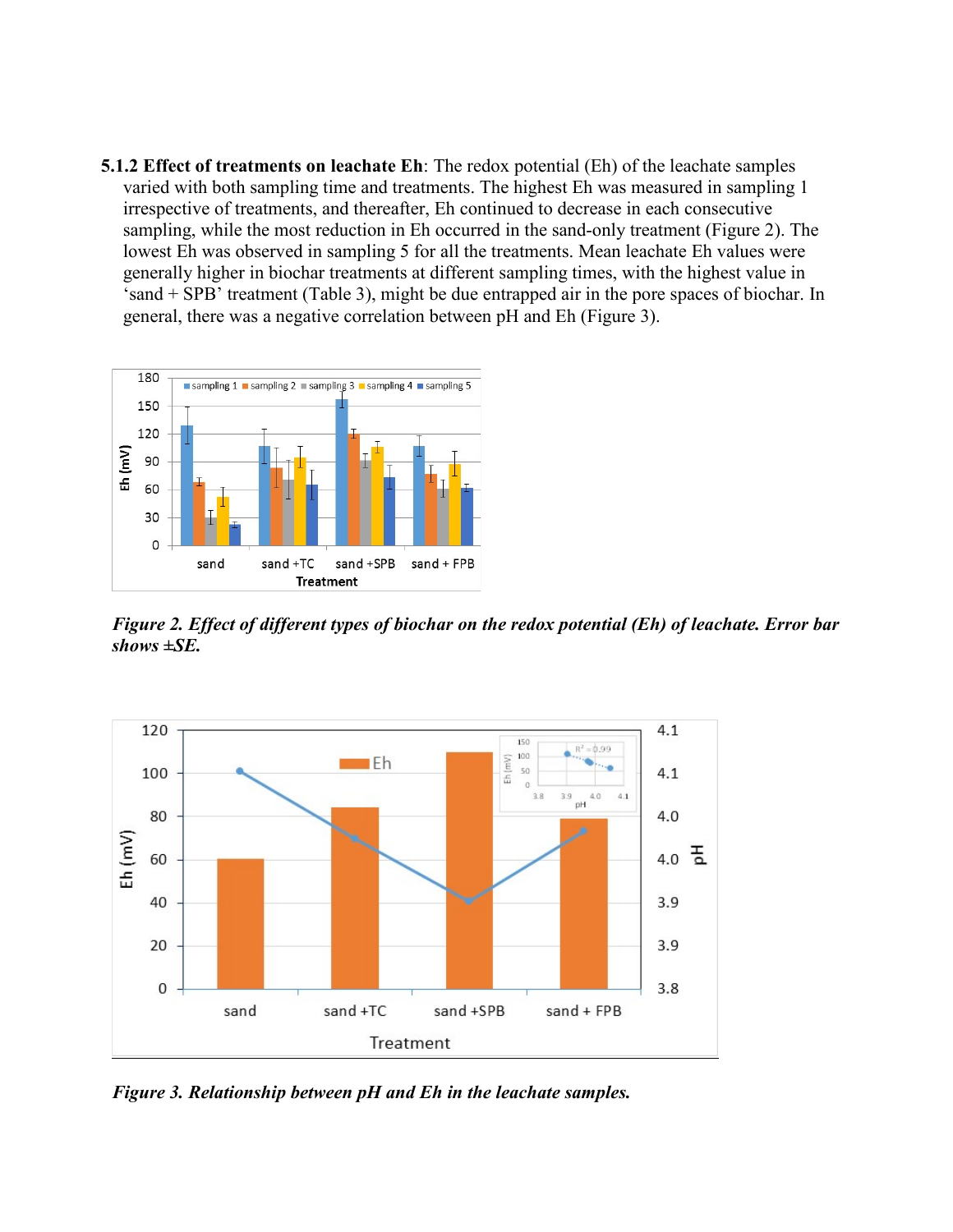**5.1.3 Effect of treatments on leachate EC**: Measured values for EC decreased with time (Figure 4). However, there was no difference in EC among the treatments at any sampling time (Table 3).



*Figure 4. Effect of different types of biochar on the electrical conductivity (EC) of leachate. Error bar shows ±SE.*

|  |  |  | Table 3. Effect of biochar treatments on pH, Eh and EC of leachate samples |  |  |  |  |  |
|--|--|--|----------------------------------------------------------------------------|--|--|--|--|--|
|--|--|--|----------------------------------------------------------------------------|--|--|--|--|--|

| Treatment   pH                     |         | Eh (mV) | EC (mS/cm) |
|------------------------------------|---------|---------|------------|
| sand                               | 4.05 A  | 61B     | 5.29A      |
| sand +TC                           | 3.97 AB | 84B     | 5.56A      |
| sand +SPB                          | 3.90B   | 110 A   | 5.34A      |
| $\vert$ sand + FPB $\vert$ 3.98 AB |         | 79 B    | 5.57 A     |
| p value                            | 0.028   | 0.002   | 0.818      |

**5.1.4 Dissolved oxygen (DO):** Dissolved oxygen (DO) is an important water quality parameter as it influences aerobic respiration and it regulates oxidation-reduction potential. In polluted water, DO levels are generally low; a higher dissolved oxygen level generally indicates good water quality. The DO was measured in the leachate samples immediately after their collection. Due to a technical issue with our DO meter, DO was not measured in the samples collected at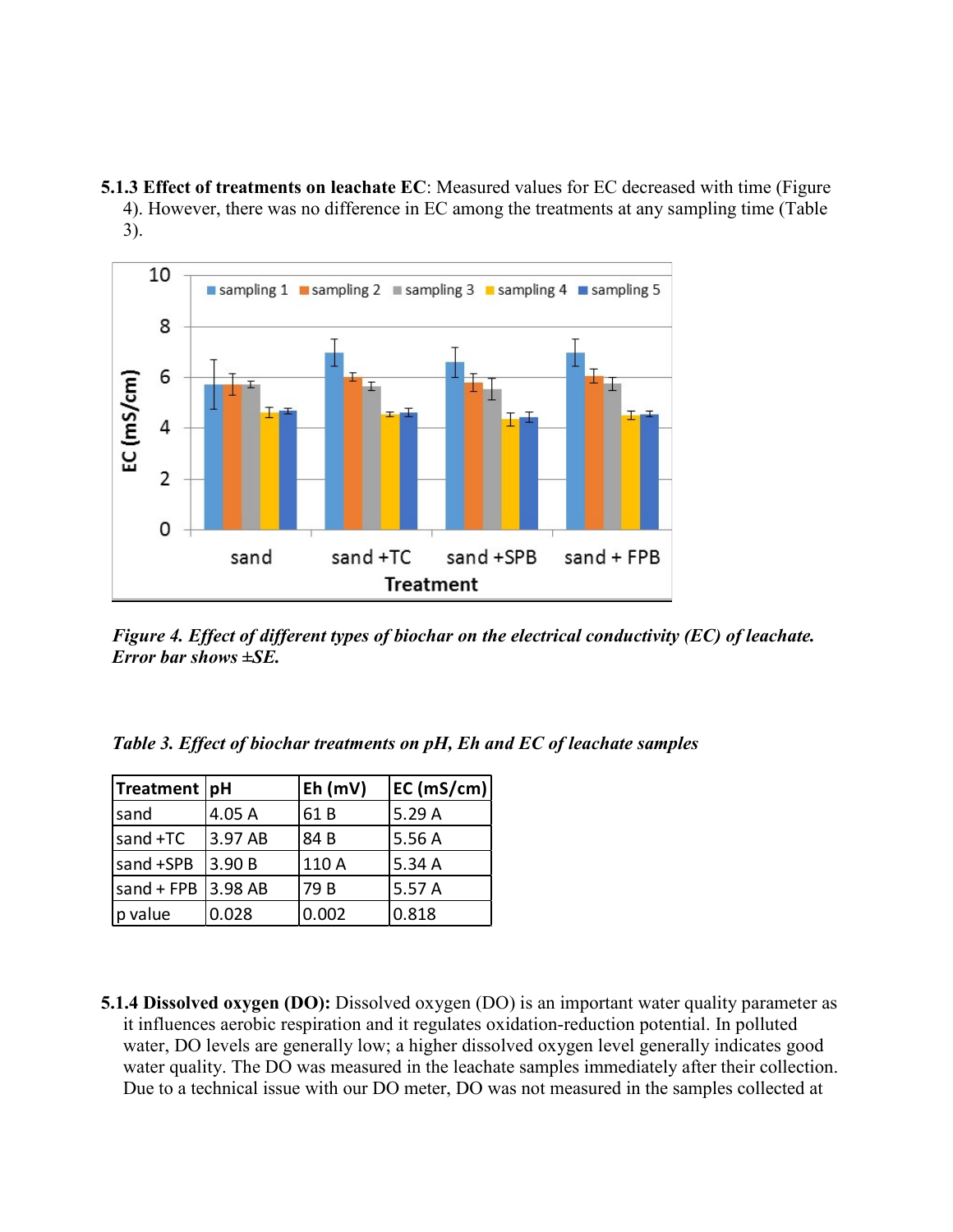the first sampling date. Observed DO values were affected by sampling time; readings were the highest at the third sampling and the lowest at the last sampling (Figure 5). The very low DO values in the last sampling could be due to the fact that at this point the dissolved  $O_2$  was being used up by the aerobic microorganisms that decompose the organic wastes. The mean DO was the highest (1.21 mg/L) in the sand only treatment, although this value was not statistically different than other treatments (Table 4). Overall, the observed DO levels were very low for all the treatments, which could be due to higher COD and TOC values (Daniel, et al. 2001; Sánchez et al 2007).



*Figure 5. Effect of different types of biochar on the dissolved oxygen (DO) content of leachate* 

- **5.1.5 Chemical Oxygen Demand (COD):** Chemical Oxygen Demand (COD) is an important parameter that provides an indication of the possible effects of waste water after it is discharged into a natural water body. COD is measured to assess how much oxidizable organic and inorganic pollutants are present in a particular waste water sample. In other words, it is the capacity of water to consume oxygen during decomposition of organic and oxidation of inorganic substances (e.g. ammonia and nitrate). The higher the observed COD, the higher the amount of oxidizable pollutants in the sample. The direct effect of higher COD in wastewater is the reduction of dissolved oxygen (DO) in the receiving water stream (Daniel et al, 2001), which is harmful to higher aquatic organisms. The COD test is sometime used as an alternate to BOD (Biological Oxygen Demand) as it is relatively straight forward and less time consuming. Both COD and BOD cause reduction of DO in the receiving water bodies, but oxygen depletion in BOD is related to the microbial oxidation of organic pollutants. In our study we did not measure BOD. Overall the measured COD was very high, ranging from 55 g/L to 70 g/L depending on treatment (Table 4). The COD levels in leachate samples were significantly affected by treatments. The measured COD in the biochar treatments were less than in the sand only treatment, while 'FPB + sand' treatment resulted the lowest COD in the leachate.
- **5.1.6 Total Organic Carbon (TOC**): Biochar application also reduced the total organic carbon (TOC) in the leachate samples (Table 4). The highest TOC was observed in the sand only treatment, where the leachate was allowed to pass through a layer of sand. It can be noted here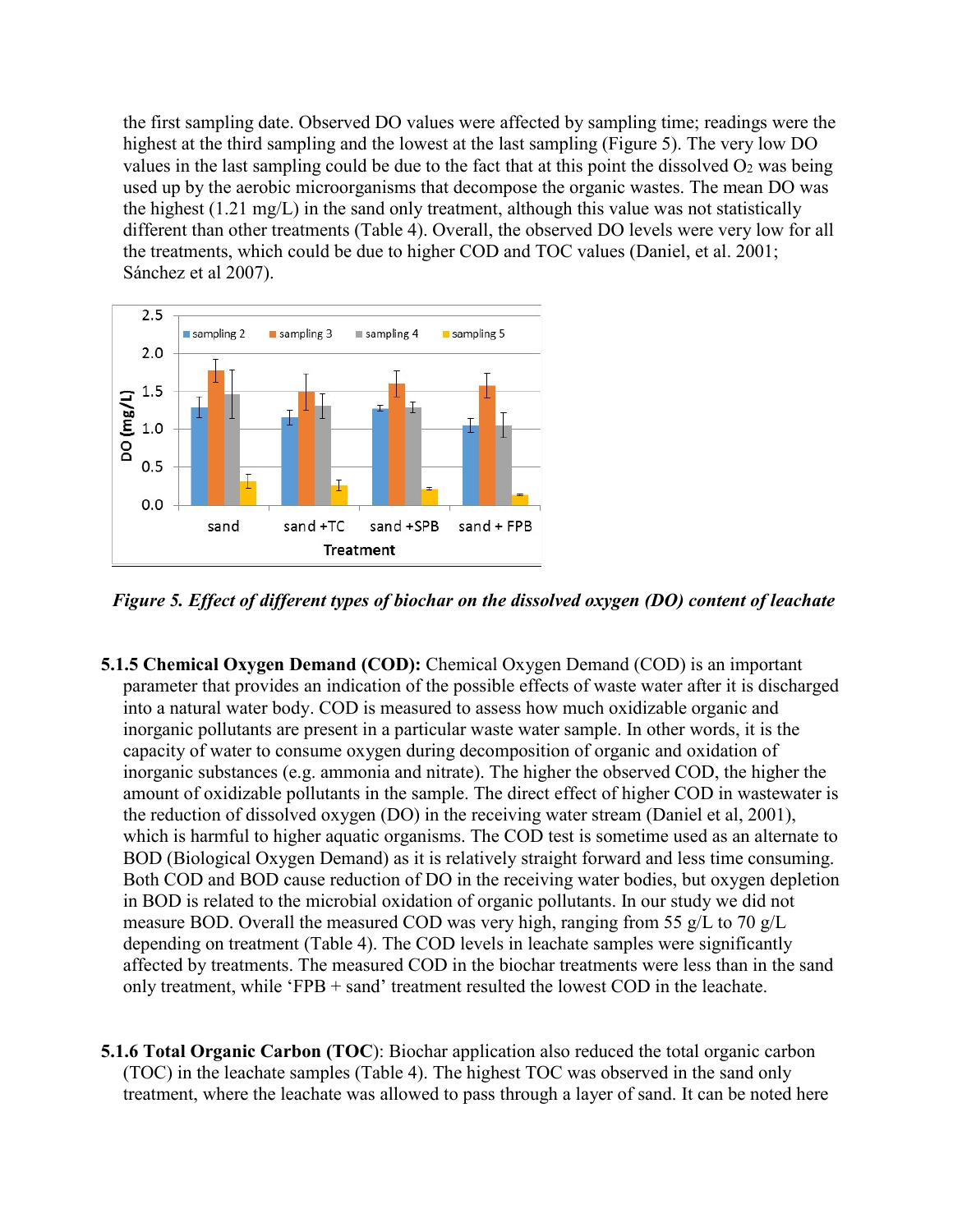that TOC readings were positively correlated ( $r = 0.34$ ,  $p = 0.009$ ) with COD, and such results have also been reported by other researchers (Hill and Spiegel, 1980; Dubber and Gray, 2010).

| Treatment   DO (mg/L) |       | COD (g/L O2) TOC (g/L) |        |
|-----------------------|-------|------------------------|--------|
| sand                  | 1.21A | 69 A                   | 16.1A  |
| sand $+TC$            | 1.05A | 67 A                   | 12.9 B |
| sand +SPB             | 1.1A  | 59 AB                  | 12.9B  |
| sand $+$ FPB          | 0.96A | 54 B                   | 13.0 B |
| p value               | 0.761 | 0.015                  | 0.091  |

*Table 4. Effect of biochar treatments on DO, COD and TOC of leachate samples*

**5.1.7 Elemental concentrations**: There were variations in the concentrations of elements due to the differing treatments (Table 5). Biochar decreased concentrations for N, P, Ba, Fe, Cr and Al in the leachate samples. The concentrations of these elements were highest in the sand only treatment, although for P the increase was not significant. From an environmental point of view, such decreases of elemental concentrations in leachate are important, as elevated concentrations of nutrients in water diminish its suitability for drinking, irrigation, and industrial purposes. Draining of nutrient- and metal-rich leachates into natural water body may accelerate eutrophication and be hazardous for fish and other aquatic organisms (Kramer, 1987; Camargo and Alonso, 2006; Vaquer-Sunyer, R. and Duarte, 2008; Ansari et al. 2010). The concentrations of Cu and Zn, however, were higher in biochar treatments. This could be due to the liberation of some of the total Cu and Zn from the biochar materials (SPB and SFB).

|  |  |  |  |  |  |  | Table 5. Effect of biochar on elemental concentrations in the leachate samples |  |
|--|--|--|--|--|--|--|--------------------------------------------------------------------------------|--|
|--|--|--|--|--|--|--|--------------------------------------------------------------------------------|--|

| Treatment     |        |       | Ca    |        | Mg     | Na     | <b>I</b> Ba | <b>Fe</b> | Mn             | <b>Zn</b> | Cu     | <b>Sr</b> | <b>Cr</b> | IAI    |
|---------------|--------|-------|-------|--------|--------|--------|-------------|-----------|----------------|-----------|--------|-----------|-----------|--------|
|               |        |       |       |        |        |        |             | mg/L      |                |           |        |           |           |        |
| sand          | 899 A  | 254 A | 239 B | 2183 A | 194 B  | 167 B  | 7.7A        | 1305 A    | 11.7 B         | 3.5B      | 1.7B   | 2.60 AB   | 1.70 A    | 772 A  |
| $sand + TC$   | 811 AB | 240 A | 503 A | 2116 A | 228 A  | 280 A  | 5.1B        | 697B      | 15.6 A         | 11.2 A    | 16.1 A | 2.48 AB   | 0.99B     | 585B   |
| sand + SPB    | 821 AB | 226 A | 286 B | 2150 A | 186 B  | 220 AB | 4.6 B       | 594 B     | 10.9B          | 8.2 A     | 9.8 AB | 2.37 B    | 0.82B     | 624 AB |
| sand + FPB    | 761B   | 242 A | 447 A | 2183 A | 209 AB | 174 B  | 4.0 B       | 843 B     | 14.0 AB        | 10.5A     | 7.9 AB | 2.79 A    | 1.07B     | 525B   |
| Ip            |        | ns    | ***   | Ins    | **     |        | ***         | **        |                | **        |        |           | $***$     |        |
| <b>LSD</b>    | 128    | 74    | 208   | 219    | 32     | 88     | 2.6         | 494       | $3.2$          | 4.6       | 10.0   | 0.25      | 0.61      | 162    |
| MAL (mg/L) 12 |        | 0.01  |       |        |        |        |             | 10        | $0.05^{\circ}$ | 0.5       | 0.3    |           | 1.00      |        |

Note: ns = not significant at  $\alpha = 0.05$ ; \* = significant at  $\alpha = 0.05$ ; \* \* = significant at  $\alpha = 0.01$  and \*\*\* = significant at  $\alpha$  = 0.001; <sup>a</sup> = storm sewer discharge limit by City of Toronto (Toronto Municipal Code: Chapter 681, Sewers)

**5.1.8 Quality of leachate:** In Newfoundland and Labrador, the relevant legislations pertaining to the municipal wastewater effluents are the Water Resources Act (SNL 2002 cW 4.01) and the Environmental Control Water and Sewage Regulations, 2003 (O.C. 2003-231) under the Water Resources Act. Most of the parameters of our study exceeded the limits set for sewage or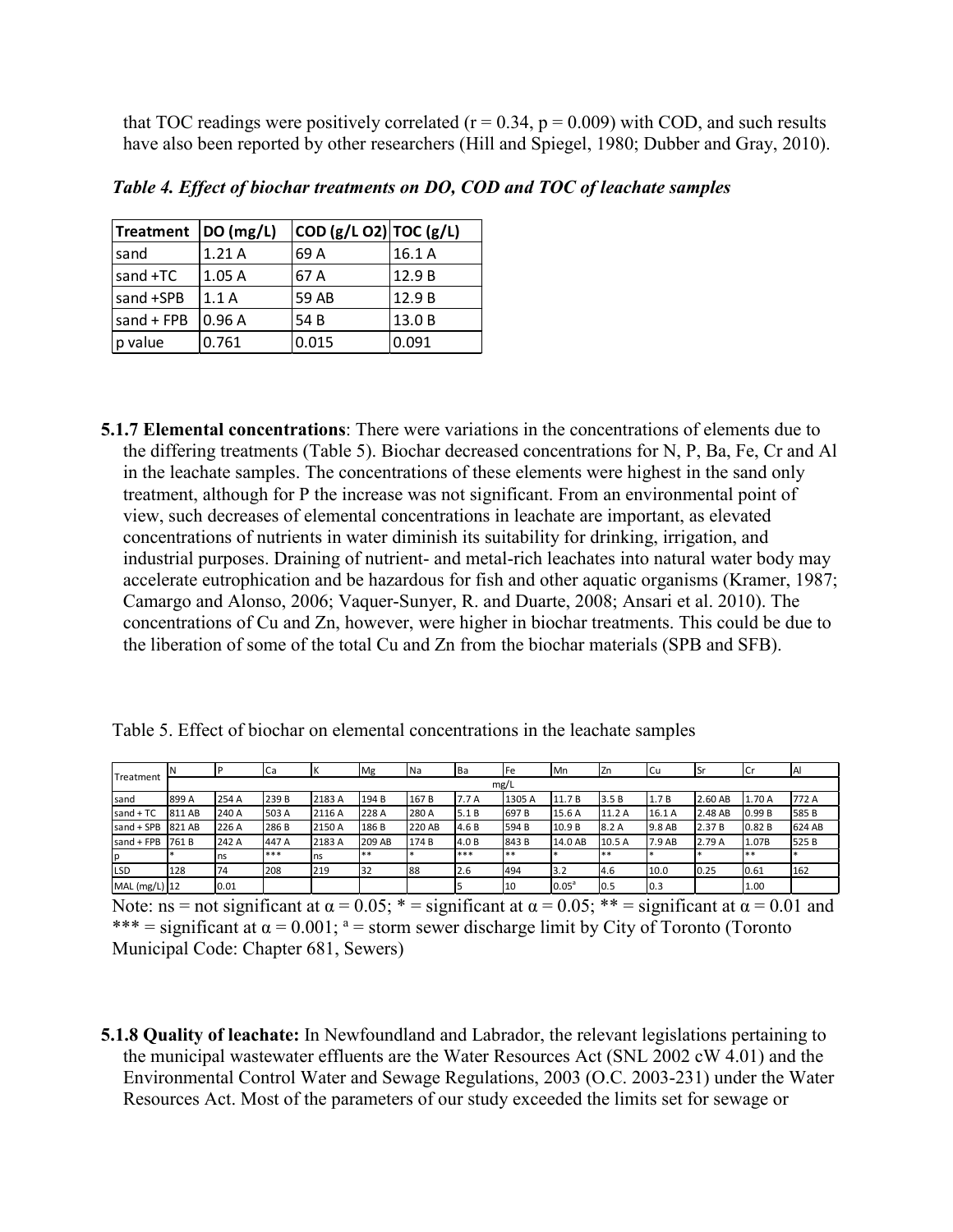effluent discharging into water bodies. For comparison, maximum allowable limits (MAL) set by the regulation are presented in the Table 5. The pH of leachate samples were between 3.9 and 4.05 whereas the range set by the regulations was between 5.5 and 9.0. The limit for nitrogen set by the regulations was 12 mg/L, whereas nitrogen content in the leachate samples were 60 to 75 times higher. For total phosphorus (elemental), the limit is 0.0005 mg/L while leachate concentrations exceeded 220 mg/L. The exceedance for Fe, Cu and Zn were also remarkable; 60-130 times for Fe, 6-50 times for Cu and 7-22 times for Zn. The concentrations of Cr and Ba also exceeded up to 1.5 times in some of the treatments. There are no limits set for certain parameters, such as EC, COD, TOC, Ca, Mg, K, Na and Sr. Although no limits are set for these parameters, some of them may cause consumer concerns with the aesthetics of their water, such as color, taste, hardness, turbidity, corrosivity etc. Although there were some positive effects of biochar application on the concentrations of N, P, Fe, Al and Cr, they were not good enough to keep the concentrations within the limit. It could be due the fact that the biochar dose that we used for this study was not sufficient to keep the concentrations within the limits. Therefore, further studies are needed to examine how the doses of biochar application would affect the qualities of leachates.

### **5.2 Landfill GHG emissions affected by different treatments**



### **5.2.1 CO2 emissions:**

*Figure 6. Effect of sand and different types of biochar plus sand on CO<sub>2</sub> emission from organic solid wastes. Error bars show ±SE*

Among the four treatments used in this study, sand  $+$  FPB treatments had the lowest mean  $CO<sub>2</sub>$ emission (Figure 6). However, the one-way ANOVA analysis indicated that the  $CO<sub>2</sub>$  emissions did not have significant differences among the treatments ( $F=0.667$ ,  $p=0.585$ ). Our data indicated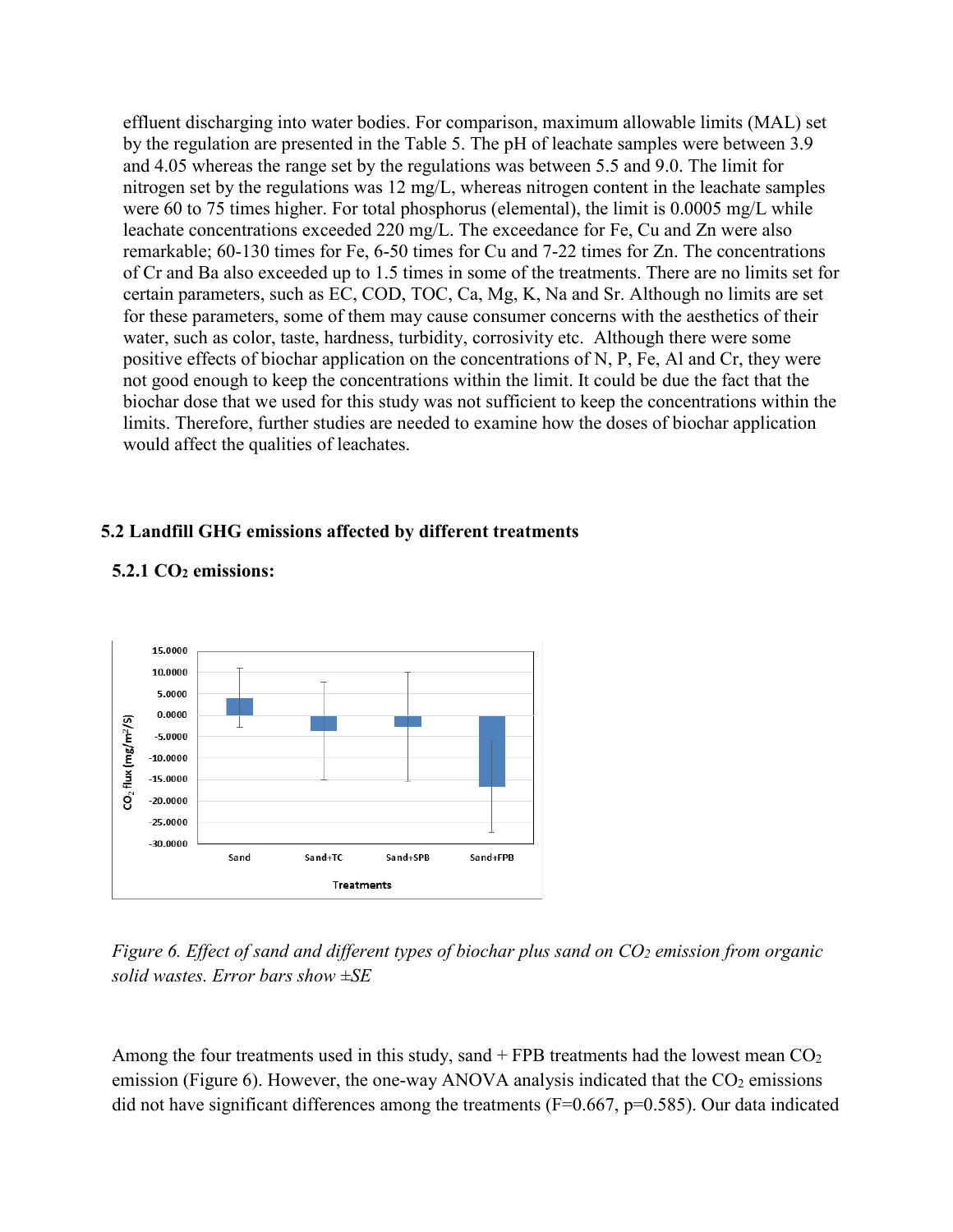that all the three biochar treatments had negative mean emission (i.e. acted as sinks rather than sources) but they are statistically similar despite considerable differences among them. All the measurements also showed that there were small amounts of  $CO<sub>2</sub>$  emission from each treatment, indicating lower levels of microbial respiration. However, it was not clear if the results would be altered if the measurements were continued over a longer period of time.



### **5.2.2 CH4 emissions:**

*Figure 7. Effect of sand and different types of biochar plus sand on CH4 emission from organic solid wastes. Error bars show ±SE*

All the biochar treatments had marginally lower CH<sub>4</sub> emissions (F=1.72, p=0.173) than that of the 'sand' treatment, but only Sand+FPB treatments showed a statistically significant reduction (Figure 7) in CH4 emissions (p=0.039). Although the biochar treatments did have the reduction in CH4 emissions, they still emitted a fairly significant amount of CH4, in particular for Sand+SPB and Sand+TC treatments. Considering that all the biochar treatments did not have significant effects on soil respiration (Figure 6) and  $N_2O$  emissions (Figure 8), Sand+FPB can be considered as an effective GHG mitigation treatment for the organic wastes in land fill sites. However, it is not clear how changes in environmental conditions, such as moisture, the quality and type of organic waste, and air/soil temperature might change the effects on CH<sub>4</sub> emissions over a longer period of time. Moreover, to understand the mechanisms behind the changes in CH4 emissions due to the treatments would require further investigation of the changes in function and structure of methanogenic bacteria in landfill sites.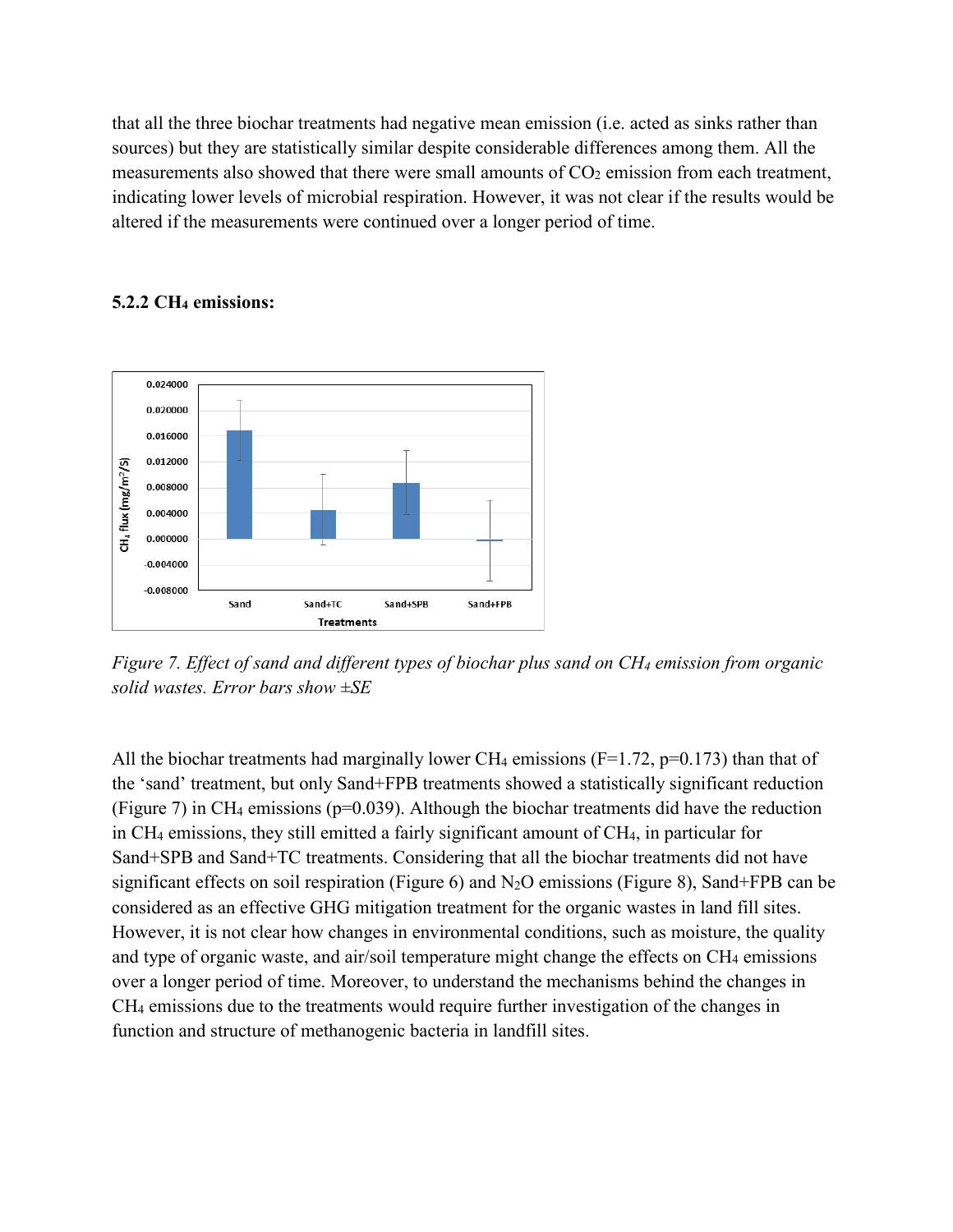### **5.2.3 N2O emissions:**



*Figure 8. Effect of sand and different types of biochar plus sand on N2O emission from organic solid wastes. Error bars show ±SE*

Figure 8 presents the  $N_2O$  fluxes observed in different treatments. One-way ANOVA analysis suggested that  $N_2O$  emissions did not differ significantly among the treatments (F=0.687,  $p=0.573$ ). N<sub>2</sub>O emissions are primarily linked with nutrient conditions and soil water content, and thus the nutrient contents and water holding capacity of different landfill materials would significantly change the impacts of different treatments on  $N_2O$  emissions. Further research is required to understand the differences in nutrient and water contents for different landfill materials, and how they would potentially affect GHG emissions.

### **6. Communications and Outreach**

The results of this project will be presented at future workshop/seminar and/or will be published in peer reviewed scientific journals in Canada or elsewhere. A copy of this report will also be shared with the Town of Happy Valley-Goose Bay.

### **7. Conclusion and Recommendations**

The collected leachate can be characterized by its high acidity ( $pH < 4.2$ ), EC, COD, TOC, nutrients, metals, and its low DO. Many of these parameters were significantly affected by different cover materials made up of sand and different types of biochar (sand+TC, sand+SPB, and sand+FPB). All three types of biochar plus sand treatments significantly decreased TOC, Ba, Fe and Cr concentrations, while FPB plus sand significantly decreased COD, N and Al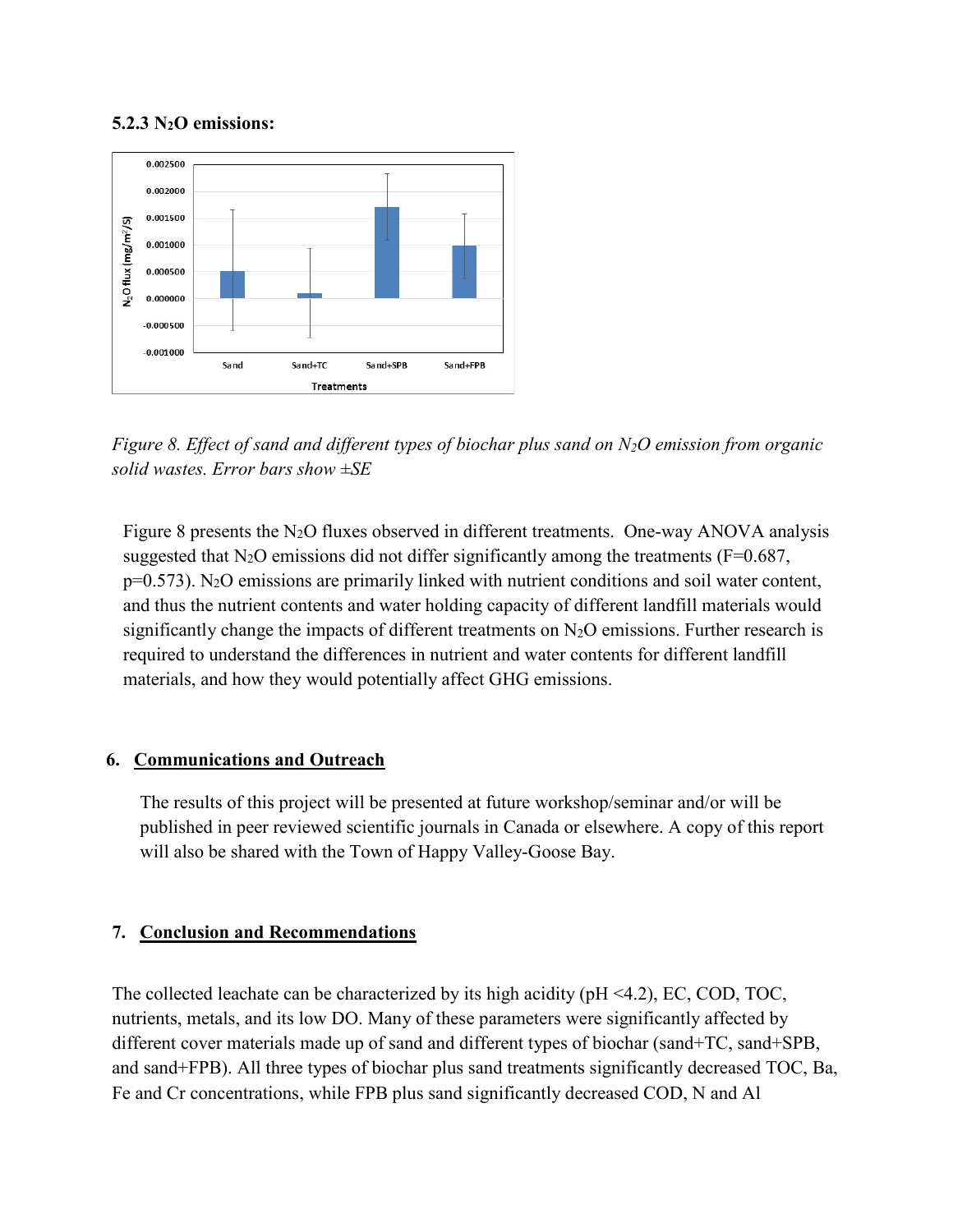concentrations as well. Therefore, among the three types of biochar used in this study, FPB was found to be the best for reducing contaminants from the leachate. In this study we used biochar and sand at 1:1 (V/V) ratio. Further study is required to establish whether increased doses or prolonged periods of application would increase the efficacy of the treatments.

Biochar+sand treatments considerably lowered mean CO<sub>2</sub> emissions, but the reductions were not statistically significant compared to sand alone treatment. FPB+sand treatments showed a significant reduction in CH<sub>4</sub> emissions. Although the biochar treatments reduced CH<sub>4</sub> emissions, samples still emitted a fairly significant amount of CH<sub>4</sub>, in particular for Sand+SPB and Sand+TC treatments. Whether increased doses of biochar would cause further reduction cannot be evaluated from this current study. Considering that none of the biochar treatments had significant effects on  $CO_2$  and  $N_2O$  emissions, Sand+FPB can be considered as an effective GHG mitigation treatment for organic wastes in land fill sites.

The results we received through this study were encouraging as we observed significant reduction of a number of contaminants in the leachate and reduction of CH<sub>4</sub>, a potent GHG in the 'sand plus biochar' treatment relative to the sand alone treatment. However, in some cases the effects were not substantial. One should remember that this was a one season study, and much more investigation is needed in regard to waste type (moisture content, nutrient content), waste decomposability (i.e. microbial activities, time for decomposition), biochar-sand ratio and method of application. Therefore, it would be worthwhile to set up long-term studies to examine how treatments could possibly affect biotic and abiotic variables and change the functions and structures of microbial communities in landfill sites to alter the composition of leachates and GHG emissions.

#### 8. **References**

- Ansari, A. A., Gill, S. S. and Khan, F. A. (2010). Eutrophication: threat to aquatic ecosystems. In *Eutrophication: causes, consequences and control* (pp. 143-170). Springer Netherlands.
- ATSDR (Agency for Toxic Substances and Disease Registry) (2001). Chapter 2. In *Landfill Gas Primer - An Overview for Environmental Health Professionals.* pp. 3-14, ATSDR, Atlanta, USA.
- Aziz, J. A and Tebbutt, T. H. Y. (1980). Significance of COD, BOD and TOC correlations in kinetic models of biological oxidation. *Water Research*, *14*(4), 319-324.
- Beesley L., Moreno-Jiménez E., Gomez-Eyles J.L., Harris E., Robinson B and Sizmur T (2011). Environmental Pollution 159: 3269-3282.
- Camargo, J.A. and Alonso, A. (2006). Ecological and toxicological effects of inorganic nitrogen pollution in aquatic ecosystems: A global assessment. Environment international, *32*:831- 849.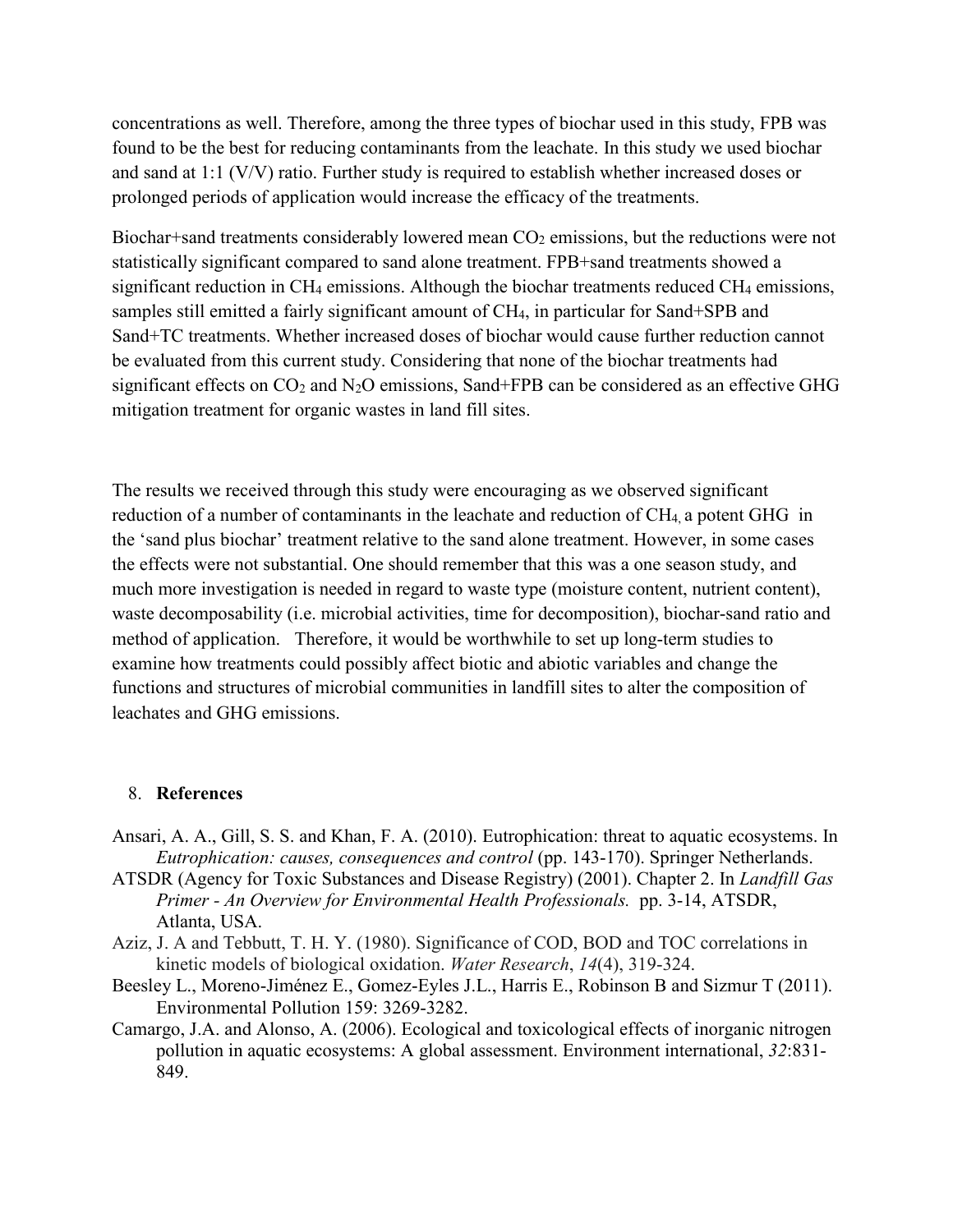Chen, X., Chen, G., Chen, L., Chen, Y., Lehmann, J., McBride, M. B. and Hay, A. G. (2011). Adsorption of copper and zinc by biochars produced from pyrolysis of hardwood and corn straw in aqueous solution. *Bioresource technology*, *102*(19), 8877-8884.

Chislock, M. F., Doster, E., Zitomer, R. A. and Wilson, A. E. (2013) Eutrophication: Causes, Consequences, and Controls in Aquatic Ecosystems. Nature Education Knowledge 4(4):10

- Daniel, M. H., Montebelo, A. A., Bernardes, M. C., Ometto, J. P., De Camargo, P. B., Krusche, A. V., ... & Martinelli, L. A. (2002). Effects of urban sewage on dissolved oxygen, dissolved inorganic and organic carbon, and electrical conductivity of small streams along a gradient of urbanization in the Piracicaba river basin. *Water, Air, and Soil Pollution*, *136*(1-4), 189-206.
- Davis, A. P., & McCuen, R. H. (2005). Water Quality Parameters. *In* Stormwater Management for Smart Growth, pp 12-36. Springer Netherlands.
- Deal, C., Brewer, C.E., Brown, R.C., , Okure, M.A. E., & Amoding, A. (2012). Comparison of kiln-derived and gasifier-derived biochars as soil amendments in the humid tropics. *Biomass and Bioenergy, 37,* 161-168.
- Dubber D and Gray N.F (2010). Replacement of chemical oxygen demand (COD) with total organic carbon (TOC) for monitoring wastewater treatment performance to minimize disposal of toxic analytical waste. *Journal of Environmental Science and Health, Part A, 45*:1595-1600.
- Environment Canada (2013a). Environment Canada website. Link: https://www.ec.gc.ca/gddmw/default.asp?lang=En&n=EF0FC6A9-1
- Environment Canada (2013b). Technical Document on Municipal Solid Waste Organics Processing. (Cat. No.: En14-83/2013E;ISBN: 978-1-100-21707-9).

EPA (2013). (source: http://www.epa.gov/epawaste/nonhaz/municipal/index.htm) Federation of Canadian Municipalities (2004). Solid Waste as a Resource: Guide for Sustainable

- Communities (www.fcm.ca) Hill, D. R. and Spiegel, S. J. (1980). Characterization of industrial wastes by evaluating BOD, COD, and TOC. *Journal (Water Pollution Control Federation)*, 2704-2708.
- Holland, E.A., Robertson, G.P., Greenberg, J., Groffman, P.M., Boone, R.D., Gosz, J.R.(1999). Soil CO2, N2O, and CH4 exchange. Standard Soil Methods for Long-term Ecological Research. Oxford University Press, Oxford, pp. 185–201.
- Hoornweg, D and Bhada-Tata, P (2012). *Urban Development Series Knowledge Papers (publication no. 15)* .The World Bank, Washington, DC 20433 USA.
- IPCC, 2006. Chapter 2: Waste Generation, Composition and Management Data. In Guidelines for National Greenhouse Gas Inventories (Volume 5 Waste). Institute for Global Environmental Strategies (IGES), Hayama, Japan on behalf of the IPCC
- Ippolito, J. A., Laird, D. A. and Busscher, W. J. (2012). Environmental benefits of biochar. *Journal of environmental quality*, *41*(4), 967-972.
- Karhu, K., Mattila, T., Bergström, I. and Regina, K. (2011). Biochar addition to agricultural soil increased CH 4 uptake and water holding capacity–results from a short-term pilot field study. *Agriculture, Ecosystems & Environment*, *140*(1), 309-313.
- Kjeldsen, P., Barlaz, M. A., Rooker, A. P., Baun, A., Ledin, A. and Christensen, T. H. (2002). Present and long-term composition of MSW landfill leachate: a review. *Critical reviews in environmental science and technology*, *32*(4), 297-336.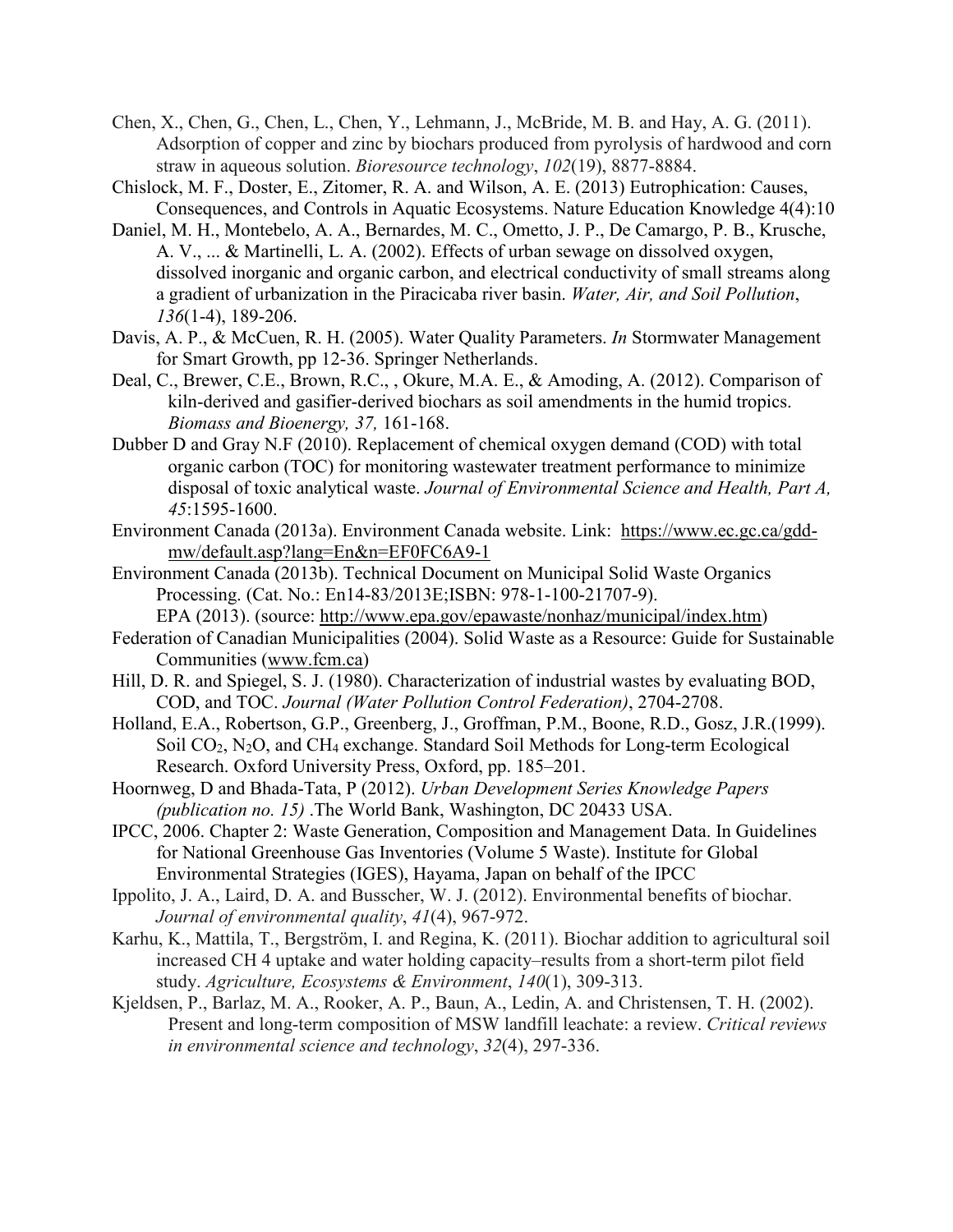- Kong, H., He, J., Gao, Y., Wu, H. and Zhu, X. (2011). Cosorption of phenanthrene and mercury (II) from aqueous solution by soybean stalk-based biochar. *Journal of agricultural and food chemistry*, *59*(22), 12116-12123.
- Kookana,R.S., Sarmah, A.K., Van Zwieten, L., Krull, E. & Singh, B. (2011). Biochar application to Soil: agronomic and environmental benefits and unintended consequences. *Advances in Agronomy, 112*, 103-143.
- Kramer, D.L. (1987). Dissolved oxygen and fish behavior. Environmental Biology of Fishes, 18 (2): 81-92.
- Li, Y., Richardson, J. B., Bricka, R. M., Niu, X., Yang, H., Li, L. and Jimenez, A. (2009). Leaching of heavy metals from E-waste in simulated landfill columns. *Waste Management*, *29*(7), 2147-2150.
- Lou, X.F and Nair, J. (2009). The impact of landfilling and composting on greenhouse gas emissions–a review. *Bioresource technology*, *100*(16), 3792-3798.
- Luan, J., and Wu, J. (2015). Long-term agricultural drainage stimulates  $CH_4$  emissions from ditches through increased substrate availability in a boreal peatland. Agriculture, Ecosystems and Environment, 214: 68-77.
- Mohan, D., Sarswat, A., Ok, Y. S. and Pittman, C. U. (2014). Organic and inorganic contaminants removal from water with biochar, a renewable, low cost and sustainable adsorbent–a critical review. *Bioresource technology*, *160*, 191-202.
- Mohan Jr D., Pittman C.U., Bricka M., Smith F., Yancey B., Mohammad J., Steele P.H., Alexandre-Franco M.F., Gomez-Serrano V and Gong H (2007). Journal of Colloid and Interface Science. 310:57–73.
- Reddy, K. R., Yargicoglu, E. N., Yue, D. and Yaghoubi, P. (2014). Enhanced microbial methane oxidation in landfill cover soil amended with biochar. *Journal of Geotechnical and Geoenvironmental Engineering*, *140*(9), 04014047.
- Robinson, B. H. (2009). E-waste: an assessment of global production and environmental impacts. *Science of the total environment*, *408*(2), 183-191.
- Sadasivam, B.Y. and Reddy, K.R. (2015). Adsorption and transport of methane in landfill cover soil amended with waste-wood biochars. Journal of Environmental Management, 158: 11- 23.
- Sánchez, E., Colmenarejo, M. F., Vicente, J., Rubio, A., García, M. G., Travieso, L. and Borja, R. (2007). Use of the water quality index and dissolved oxygen deficit as simple indicators of watersheds pollution. *Ecological Indicators*, *7*(2), 315-328.
- Sawell, S. E., Hetherington, S. A. and Chandler, A. J. (1996). An overview of municipal solid waste management in Canada. *Waste management*, *16*(5-6), 351-359.
- Sohi, S., Loez-Capel, E., Krull, E. and Bol, R. (2009). CSIRO Land and Water Science Report 05/09, 64 pp.Kookana, R.S., Sarmah, A.K., Stat Canada (2015). (Source: http://www.statcan.gc.ca/pub/16-201-x/2012000/part-partie3 eng.htm)
- The Conference Board of Canada (2015). (http://www.conferenceboard.ca/hcp/details/environment/municipal-wastegeneration.aspx)
- Uchimiya, M., Cantrell, K. B., Hunt, P. G., Novak, J. M. and Chang, S. (2012b). Retention of heavy metals in a Typic Kandiudult amended with different manure-based biochars. *Journal of environmental quality*, *41*(4), 1138-1149.